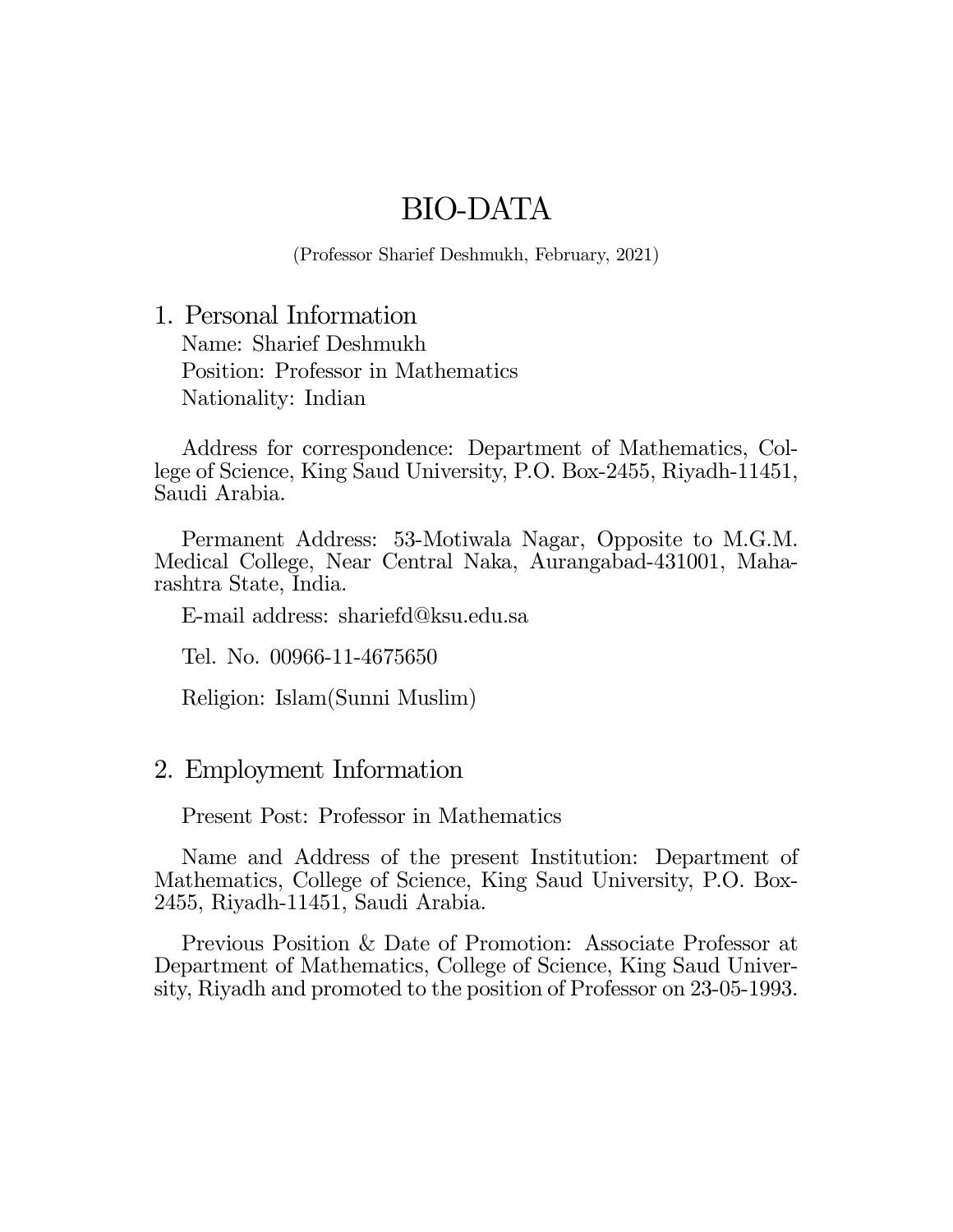Employment History: Before joining Department of Mathematics, College of Science, King Saud University on 20-09-1987, worked at the following Institutions:

[1] Department of Mathematics Aligarh Muslim University Aligarh India, as Reader in Mathematics from 05-06-1986 to 20-09-1987.

[2] Department of Mathematics Aligarh Muslim University Aligarh India, as Lecturer in Mathematics from 09-06-1984 to 05-06- 1986.

[3] Department of Mathematics Yogeshwary College of Science, Ambajogai, India, as Lecturer in Mathematics from 07-09-1974 to 09-06-1984.

3. Academic Information

Degrees & Awarding Institutions: B.Sc., M.Sc. M.Phil. Ph.D.

- [1] B.Sc. in 1972, Marathwada University Aurangabad, India
- [2] M.Sc. in 1974, Marathwada University Aurangabad, India
- [3] M.Phil. in 1978, Aligarh Muslim University Aligarh, India
- [4] Ph.D. in 1980, Aligarh Muslim University Aligarh, India

Major area of specialization: Differential Geometry

Areas of Research Interest: [1] Minimal submanifolds, [2] CRsubmanifolds, [3] Submanifolds with parallel mean curvature vector [4] Riemannian submersions [5] Spectrum of a Riemannian manifolds [6] Nonimmersibility in a Euclidean space [7] Representation theory of Lie groups and applications to differential equations [8] ConformalTransformations and conformal vector Öelds on a Riemannian manifold. [9] Geometry of Ricci solitons, [10] Geometry of Tangent bundle, [11] Einsteins field equation, [12] Killing vector fields and Jacobi-type vector fields on a Riemannian manifold, [13] Geodesic vector fields on a Riemannian manifold, [14] Differential equations on a Riemannian manifold, [15] Geometry of Rectifying curves, [16] Trans-Sasakian manifolds.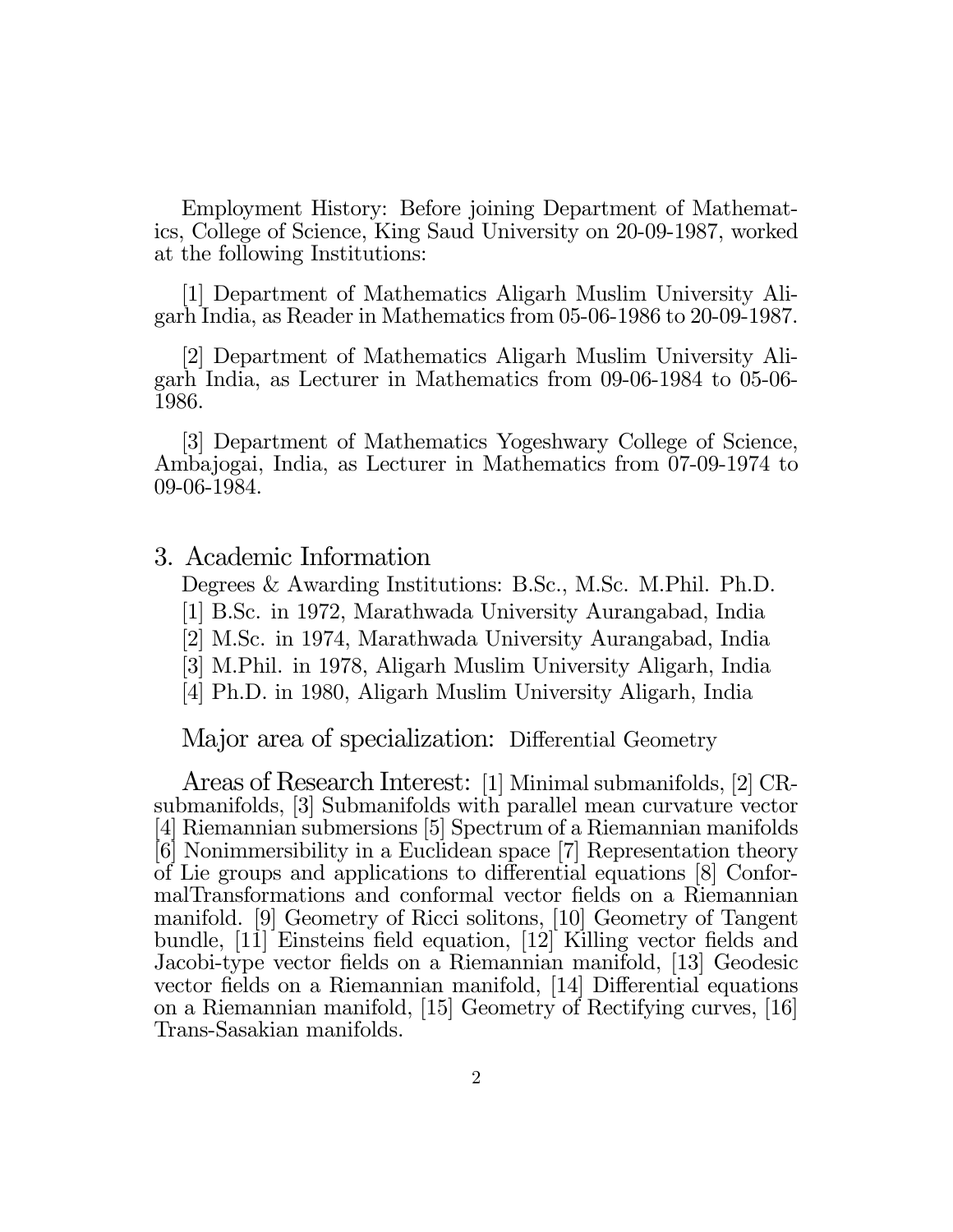Number of research papers published (Accepted): 162, in journals of international repute.

Research guiding experience:

[1] Supervised nine M.S. theses at Department of Mathematics at King Saud University on the following topics

(i) Riemannian submersions, (ii) Total absolute curvature of immersed submanifolds, (iii) Submanifolds of nearly Kaehler sphere  $S^6$ , (iv) Representation theory of Lie groups and differential equations,  $(v)$  Conformal deformation of a Riemannian metric, (vi) Geometry of slant submanifolds of a Kaehler manifold, (vii) Geometry of tangent bundle of a Riemannian manifold, (viii) Real hypersurfaces of a complex space form, (ix) Jacobi fields and their applications.

[2] Supervised six Ph.D. theses at Department of Mathematics of King Saud University on the topics

(i) Geometry of submanifolds with parallel mean curvature vector, (ii) Conformal transformations and eigenvalues of Laplacian operator on a Riemannian manifold, (iii) Geometry of the tangent bundle of a hypersurface, (iv) Geometry of Ricci Solitons. (v) Geometry of Submanifolds with a Killing vector field, (vi) Geometry of Minimal hypersurfaces in a Sphere.

Teaching experience: 46 years, and taught the following courses several times at different levels of study:

[1] Intermediate & B.Sc.-Level: Algebra; Real analysis; Calculus; Complex analysis; Differential Geometry; Topology; Functional analysis; Mechanics; Numerical analysis; Ordinary differential equations; Partial Differential equations.

[2] M.Sc.-Level: Calculus on manifolds; Differentiable manifolds; Riemannian manifolds; Geometry of submanifolds; Geometry of Tangent bundle; Homotopy and fundamental groups, Lie groups and applications to differential equations.

[3] Ph.D.-Level: Analysis on complex manifolds; Geometry of Riemannian manifolds; Lie groups and symmetric spaces;Vector bundles; Calculus of variations; Integration on manifolds.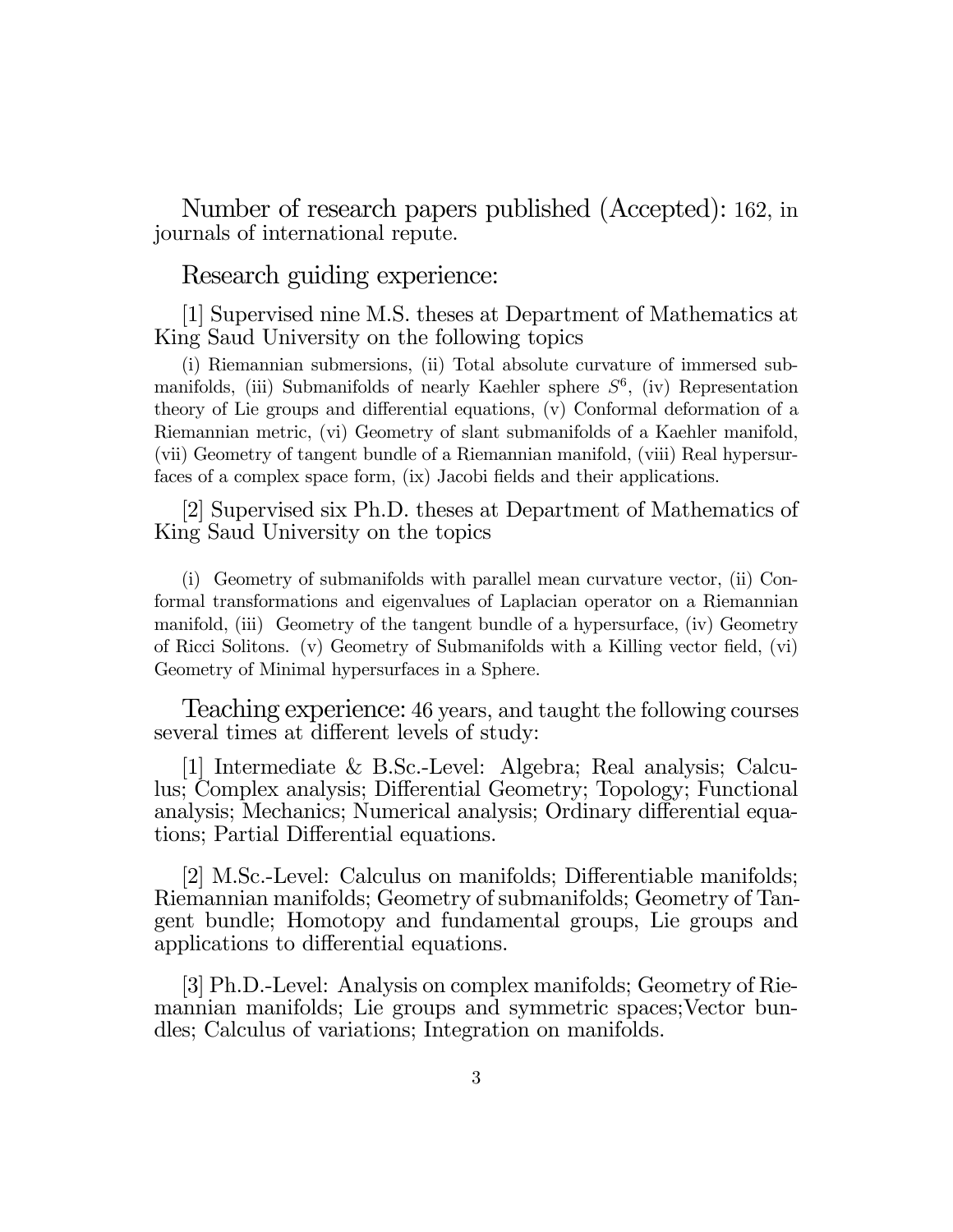Teaching is my passion, and believe that there is an abstract link between the teacher and the taught, a worthy teacher understands from the face expression of the student how far a particular student is conceiving the notion that is being taught, and therefore adjusts accordingly. To me a most successful teacher is he, who balances his lectures in such a way that most talented students are fed what they are due, where as the low rankers are brought to a considerable good level and thus at the end meets demands of both cadres.

## 4. Memberships of academic societies

[1] Member of the American Mathematical Society.

[3] Member of the Saudi Association of Mathematical Sciences.

[4] Member of the Indian Academy of Mathematics.

[5] Member of the Marathwada Association of Mathematics.

### 5. Fellowships and Citations

[1] U.G.C.teacher fellow for the period 1977-1980 at Aligarh Muslim University Aligarh, India.

 $|2|$  Cited in Marquis Who is Who in recognition of significant contributions towards teaching and research.

#### 6. Conferences attended

[1] Attended conference of the Indian Mathematical Society held at A.M.U. Aligarh in December 1977.

[2] Attended and gave a lecture in the International symposium on Modern Analysis and its applications at I.I.T. Delhi in December 1983.

[3] Attended and gave a lecture in the International symposium on special functions held at University of Gorakhpur in Mach 1986.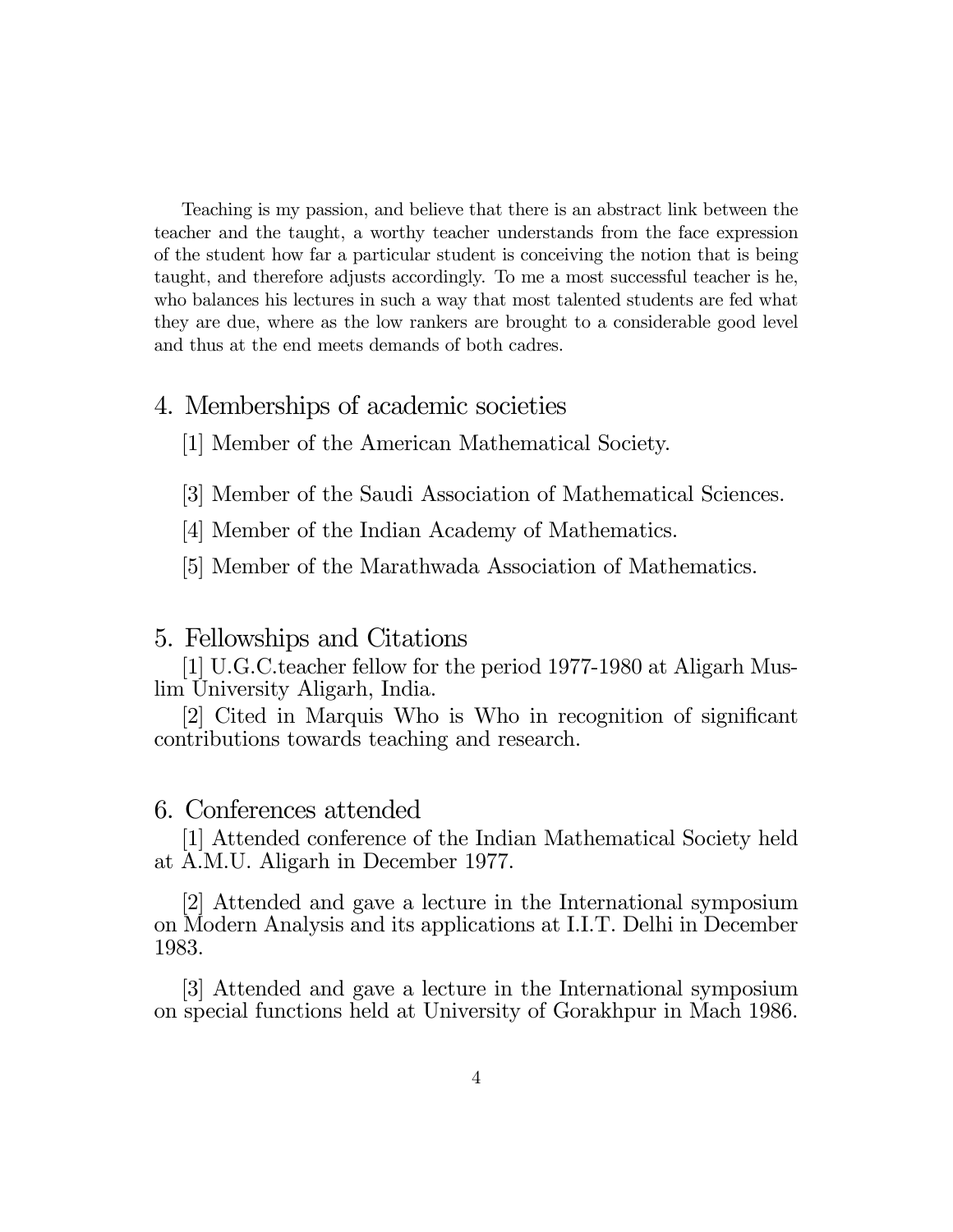[4] Attended and gave a lecture in the seminar organized by I.C.T.P. Trieste, Italy in Dec.1986.

[5] Attended and gave a lecture in the Ramdhan seminar in Mathematics organised by Department of Mathematics, Umm-ul-Qura University Mecca in May,1989.

[6] Attended and gave a lecture in the Örst meeting of the Saudi Association of Mathematical Sciences at King Saud University in April 1994.

[7] Attended and gave a lecture in the meeting of the Saudi Association of Mathematical Sciences at King Saud University in April 1998.

[8] Attended and gave a lecture in the International Conference on Geometry and its applications at Banaras Hindu University in August 2000.

[9] Attended and gave a lecture in the Symposium on Global analysis and Probability at Department of Mathematics, University of Qassim in December 2008.

[10] Attended ICM-2010 at Hyderabad India from Aug. 19 to Aug 27 2010.

[11] Gave keynote lecture in the International conference of Differential Geometry and Dynamical System, at University Politechnica of Bucharest Romania from October 10 to October 13, 2013.

[11] Gave keynote lecture in the International workshop on pure and applied mathematics-2015 at University of Tabuk, Tabuk, Saudi Arabia, from May 31 to June 02, 2015.

[12] Gave a lecture in the 4th Conference on Mathematical Sciences and applications-2018 at King Saud University, Saudi Arabia, April 11 to April 12, 2018.

[13] Gave a lecture in the Workshop on Differential Geometry and Applications-2019 at Bangalore University, India, July 27 to July 28, 2019.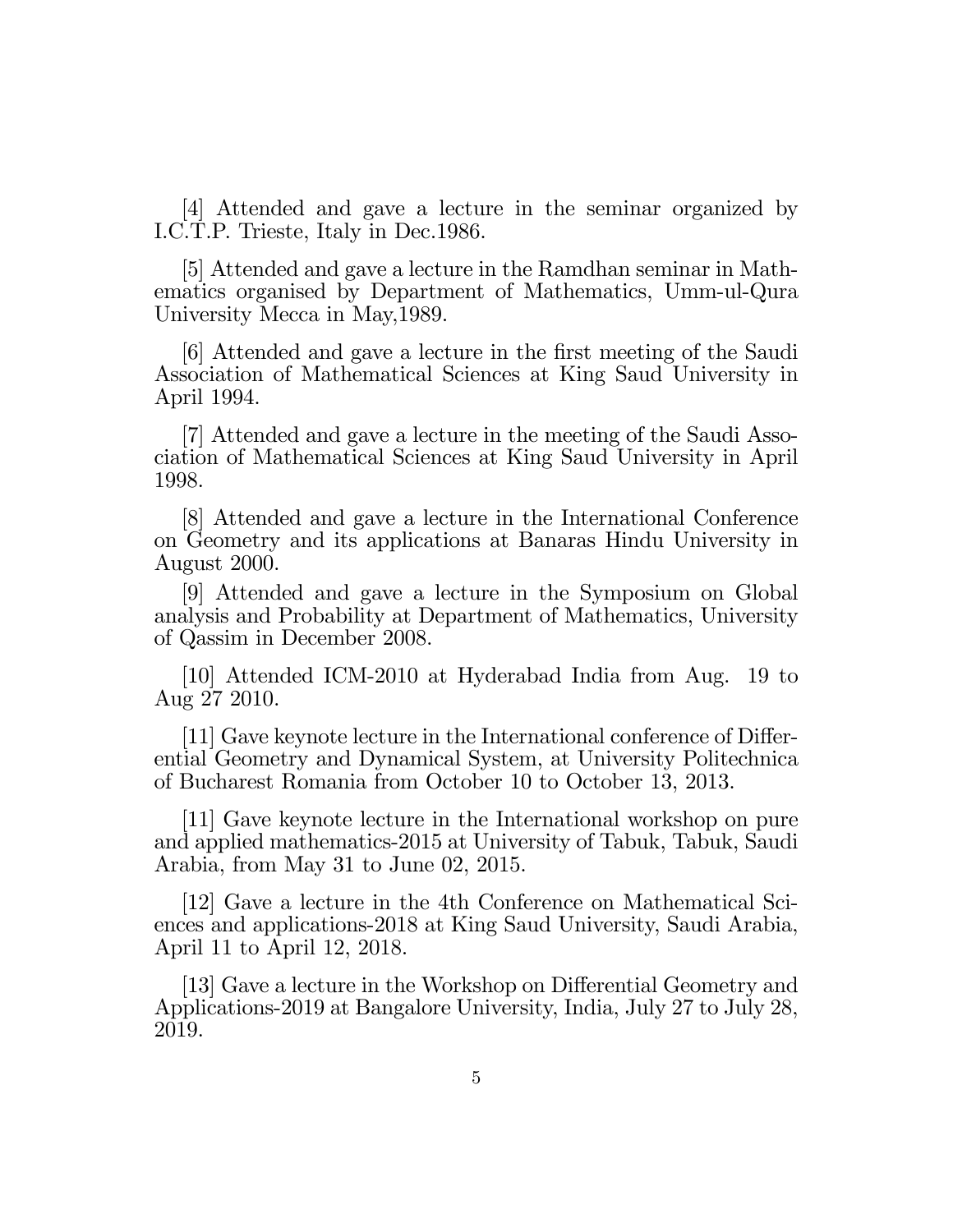7. Other responsibilities

[1] Worked as an expert for "QS GLOBAL ACADEMIC SURVEY 2016" for academic ranking of Universitites.

[2] Editor, Balkan Journal of Geometry and its applications

[3] Editor, Arab Journal of Mathematical Sciences, published by the Saudi Association of Mathematical Sciences in association with Elsevier.

[4] Editor, Mathematical & Applications E-Notes.

[5] Editor, Journal of Natural Sciences and Mathematics, published by College of Science, Qassim University.

[6] Worked as Coordinator of the Ph.D. committee at the Department of Mathematics, King Saud University (1995-1998).

[7] Worked as referee to papers in several International Journals in mathematics.

[8] Worked as examiner for several M.S. and Ph.D. theses.

[9] Member of "Geometry and Topology committee" and "Analysis committee" in Department of Mathematics, KSU.

[10] Reviewer for Mathematical Reviews, American Mathematical Society.

8. List of some Journals of international repute in which the work is published.

[1] Pacific Journal of Mathematics (USA) (Indexed in ISI)

[2] Proceedings of the American Mathematical Society (USA) (Indexed in ISI)

[3] Michigan Mathematical Journal (USA) (Indexed in ISI)

[4] Houston Journal of Mathematics (USA) (Indexed in ISI)

[5] Journal of Geometric Analysis (USA) (Indexed in ISI)

[6] Quarterly Journal of Mathematics (UK) (Indexed in ISI)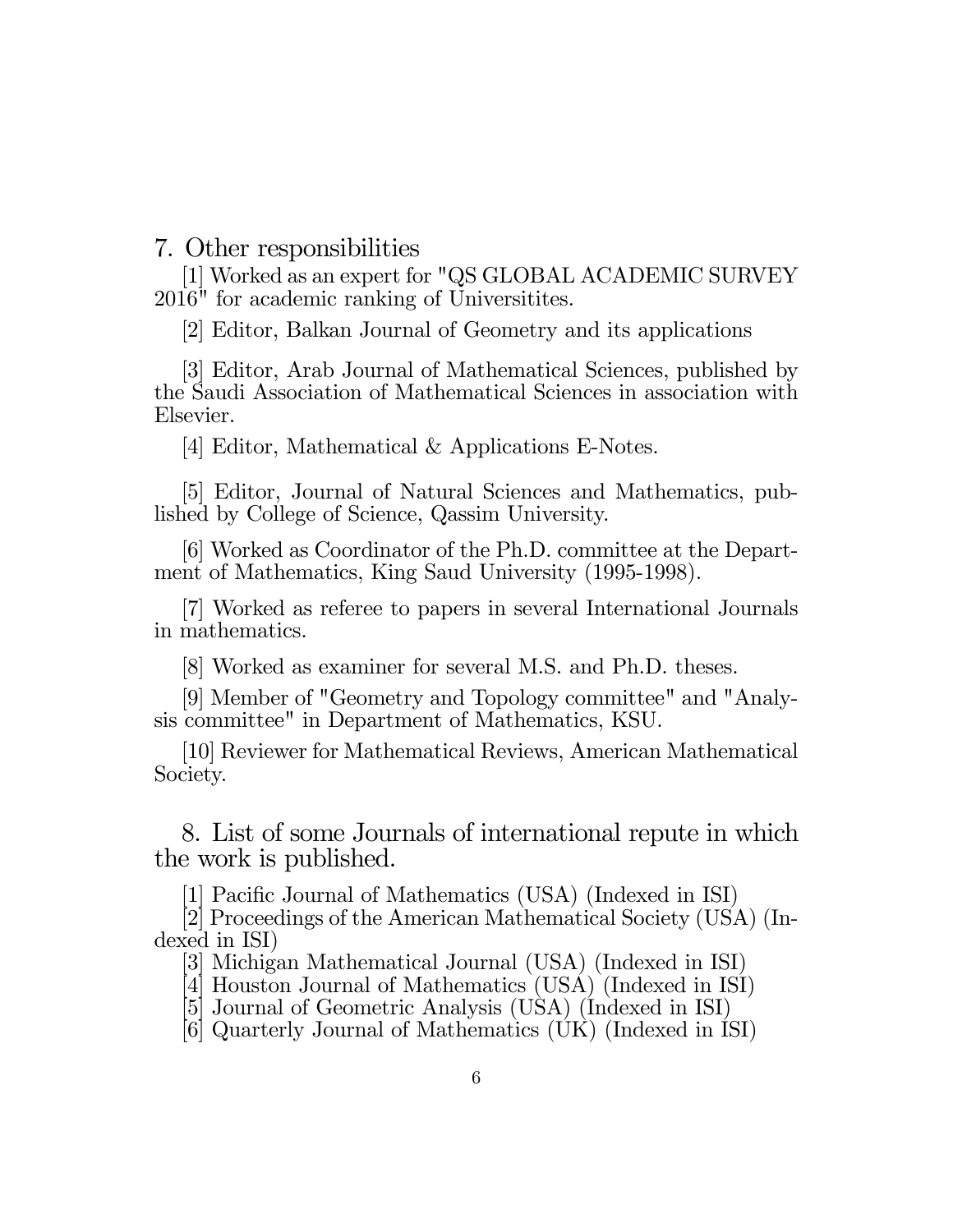[7] Glasgow Mathematical Journal (UK) (Indexed in ISI)

[8] Journal of Physics A: (UK) (Indexed in ISI)

[9] Journal of Geometry (Birkhäuser Basel)

[10] Geometrea Dedicata (Springer Verlag, Netherlands) (Indexed in ISI)

[11] Bulletin de Belgique (Belgium) (Indexed in ISI)

[12] Annali di matematika (Springer Verlag, Italy) (Indexed in ISI)

[13] Journal of Geometry and Physics (Elsevier) (Indexed in ISI)

[14] Colloquium Mathematicum (Poland) (Indexed in ISI)

[15] Monatshefte fur Mathematik (Springer Verlag, Austria) (Indexed in ISI)

[16] International Journal of Theoretical Physics (Indexed in ISI)

[17] Beiträge zur Algebra und Geometrie / Contributions to Algebra and Geometry (Springer Verlag)

[18] Acta Mathematica AMPAN (Hungary)

[19] Publicationes Mathematicae Debrecen (Hungary) (Indexed in ISI)

[20] Balkan Journal of Geometry and its applications (Indexed in ISI)

[21] Bulletin of the Australian Mathematical Society (Indexed in ISI)

[22] NewZealand Journal of Mathematics (NewZealand)

[23] Kodai Mathematical Journal (Indexed in ISI)

[24] Proceedings - Mathematical Sciences (Indexed in ISI)

[25] Yokohama Mathematical Journal (Japan)

[26] Nihonkai Mathematical Journal (Japan)

[27] Annali dell'Università di Ferrara (Spriger Verlag)

[28] Taiwanese Journal of Mathematics (Taiwan) (Indexed in ISI)

[29] Tamkang Journal of Mathematics (Taiwan)

[30] Internation Electronic Journal of Geometry (ESCI)

[30] Mathematical Physics Analys Geometry (US) (Indexed in ISI)

[31] Mathematica Slovaca (Springer) (Indexed in ISI)

[32] Bulletin Math. Soc. Sci. Math. Roumanie (Romania) (Indexed in ISI)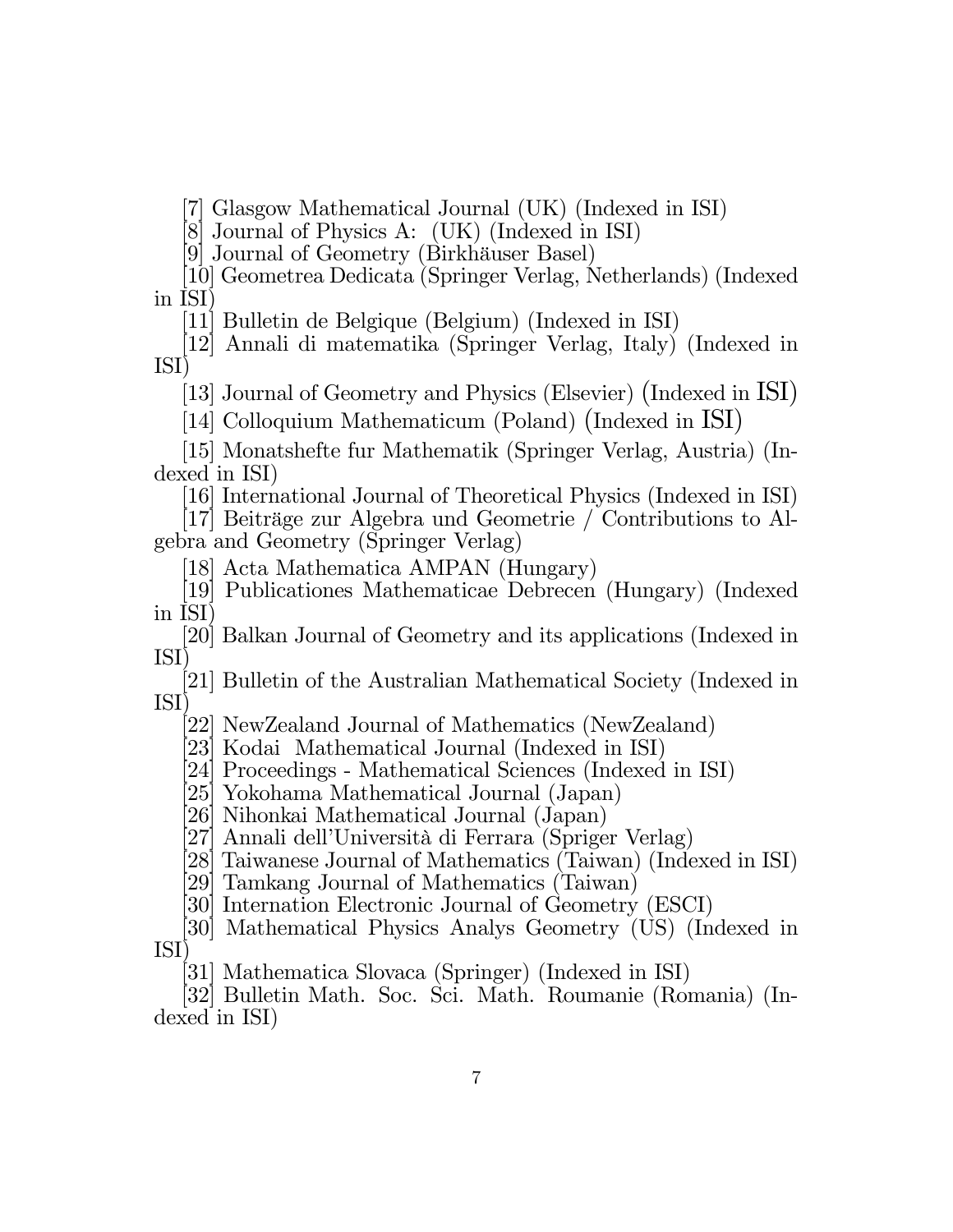[33] Mediterannean Journal of Mathematics (Springer) (Indexed in ISI)

[34] Results in Mathematics (Springer) (Indexed in ISI)

[35] International Journal of Mathematics (World Scientific Press) (Indexed in ISI)

[36] Turkish Journal of Mathematics (Indexed in ISI)

[37] Analysis Mathematical Physics (Springer) (Indexed in ISI)

[38] Bulletin of the Korean Mathematical Society (Indexed in ISI)

[39] Int. J. of Geometric Methods in Modern Physics (Indexed in ISI)

[40] Revista de la UMA (Indexed in ISI)

[41] Journal of Mathematical Analysis and Applications (Indexed in ISI)

[42] Indagationes Mathematicae (Indexed in ISI)

- [43] Mathematics (MPDI) (Indexed in ISI)
- [44] Symmetry (Indexed in ISI)
- [45] Filomat (Indexed in ISI)

[46] Hacettepe Journal of Mathematics and Statistics (Indexed in ISI)

- [47] RACSAM (Indexed in ISI)
- [48] Advances in Geometry (Indexed in ISI)
- [49] Advances in Mathematical Physics (Indexed in ISI)

## LIST OF PUBLICATIONS

- 1. SHARIEF DESHMUKH (with K. Ilarslan, H. Alsodais, U.C. De), Spheres and Euclidean spaces via concircular vector fields, Accepted for publication in, Mediterr. J. Math
- 2. SHARIEF DESHMUKH (with O. Belova), On Killing vector fields on Riemannian manifolds, Mathematics, 2021, 9, 259. https://doi.org/10.3390/math9030259
- 3. SHARIEF DESHMUKH (with Hana Alsodais), A note on almost Ricci solitons, To appear in Analysis and Mathematical Physics. (ISI)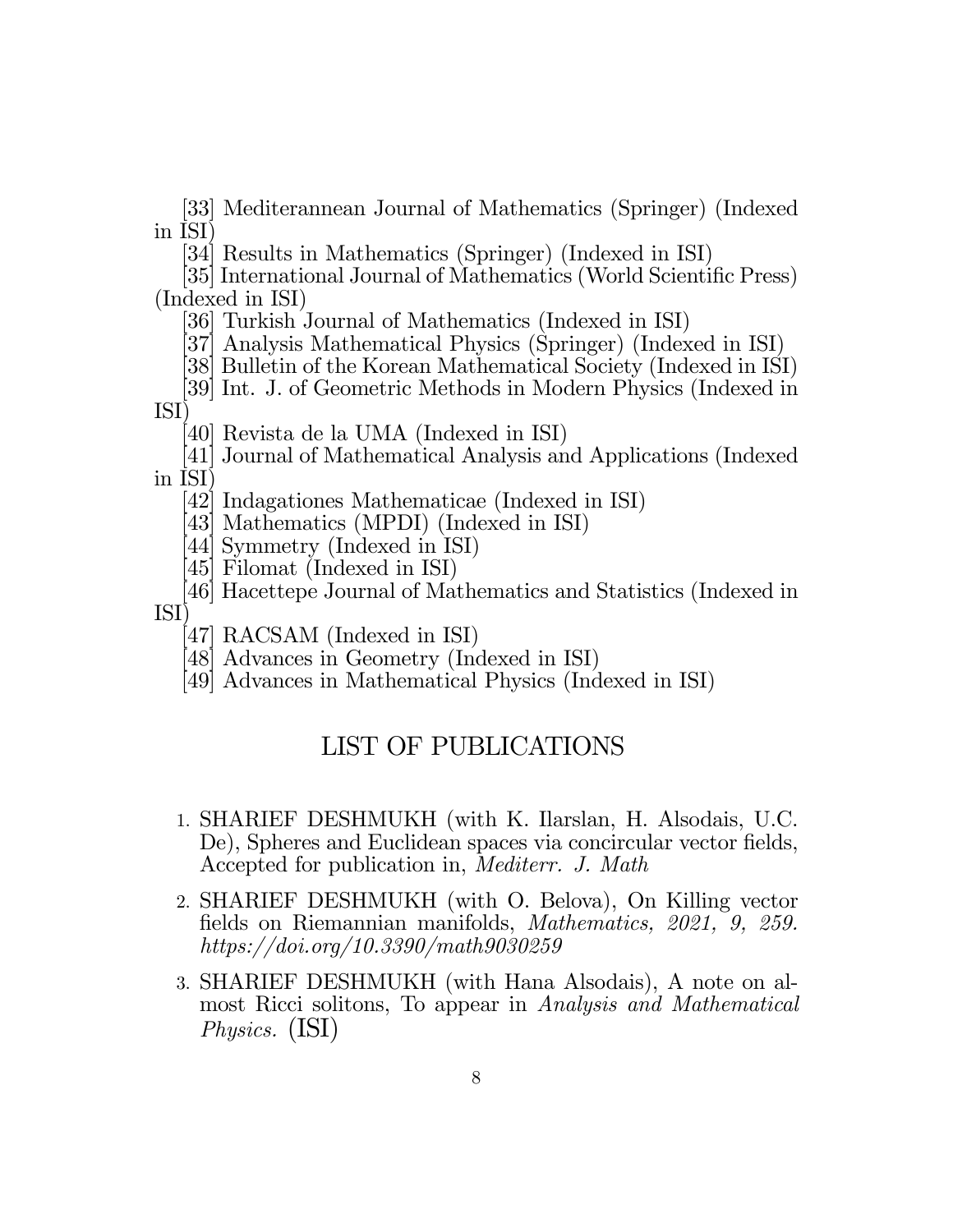- 4. SHARIEF DESHMUKH (with Ramesh Sharma), Ricci almost solitons With associated projective field, To appear in Advances in Geometry. (ISI)
- 5. SHARIEF DESHMUKH (with Ramesh Sharma), Remarks on scalar curvature and concircular field equation, To appear in Int. Electronic J. of Geometry, (ESCI)
- 6. SHARIEF DESHMUKH (with Nasser Bin Turki and Haila Alodan), On the differential equation governing torqued vector fields on a Riemannian manifold, SYMMETRY-MDPI, (12) (2020) article no. 1941. doi:10.3390/sym12121941 (ISI)
- 7. SHARIEF DESHMUKH (with Josef Mikes, Nasser Bin Turki and Gabriel E. Vilcu), A note on geodesic vector fields, MATH-EMATICS, 8(10) (2020), 1663. (ISI)
- 8. SHARIEF DESHMUKH (with Haila Alodan, Nasser Bin Turki and Gabriel E. Vilcu), Hypersurfaces of a Sasakian manifold, MATHEMATICS, 8(2020), 877. (ISI)
- 9. SHARIEF DESHMUKH (with Haila Alodan, Bang-Yen Chen and Gabriel E. Vilcu), A generalized Wintgen inequality for quaternionic CR-submanifolds, To appear in  $RACSAM$  144(3) (2020). (ISI)
- 10. SHARIEF DESHMUKH (with A. A. Ishan), A note on contact metric manifolds, To appear in *Hacettepe J. Math. Stat.* 49 (3) 2020. (ISI)
- 11. SHARIEF DESHMUKH (with Nasser Bin Turki, Hana Alsodais), Characterizations of trivial Ricci solitons, Advances in Math. Phys. 2020 (Article Id-9826570), 6-pages. (ISI)
- 12. SHARIEF DESHMUKH (with Ibrahim Al-Dayel and O. Belova), A remarkable propery of concircular vector fields on a Riemannian manifold, *Mathematics*, 8, 469(2020),  $(ISI)$ doi:10.3390/math8040469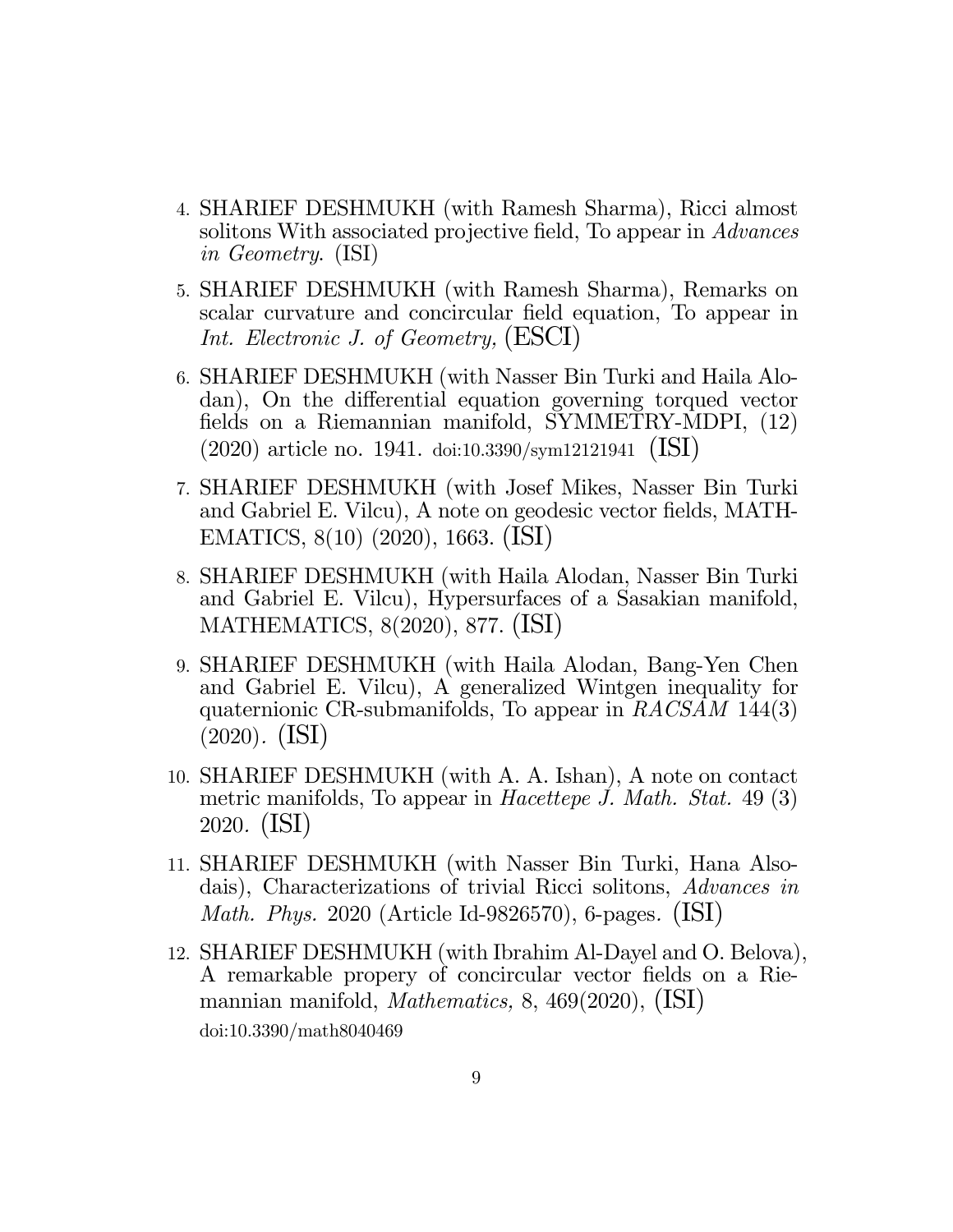- 13. SHARIEF DESHMUKH (with Bang-Yen Chen), Some results about concircular vector Öelds on Riemannian manifolds, To appear Filomat 34(3) (2020).  $(ISI)$
- 14. SHARIEF DESHMUKH (with Ibrahim Al-Dayel), A note on minimal hypersurfaces of an odd dimensional sphere, Mathematics, 8, 294(2020), (ISI) doi:10.3390/math8020294
- 15. SHARIEF DESHMUKH (with Hana Alsodais), A note on Ricci solitons, Symmetry, 12, 289(2020), (ISI) doi:10.3390/sym12020289
- 16. SHARIEF DESHMUKH (with P. Peska and N. Bin Turki), Geodesic vector fields on a Riemannian manifold, Mathemat*ics.* 8, 137 (2020). (ISI) doi: 10.3390/math8010137
- 17. SHARIEF DESHMUKH (with Azeb Alghanemi and Rida Farouki), Space curves defined by curvature–torsion relations and associated helices, *Filomat*, 33(15) (2019), 4950-4966. (ISI)
- 18. SHARIEF DESHMUKH (with B.Y. Chen), Yamabe and Quasi-Yamabe solitons on Euclidean submanifolds, *Mediterr. J. Math.* 15 (Article number-194) (2018) Published online (ISI) https://doi.org/10.1007/s00009-018-1237-2
- 19. SHARIEF DESHMUKH (with Bang-Yen Chen and A. A. Ishan), On Jacobi-type vector fields on Riemannian manifolds, Mathematics. 7 (12) 2019, 1139. (ISI)
- 20. SHARIEF DESHMUKH, Almost Ricci solitons isometric to spheres, Int. J. of Geometric Methods in Modern Physics. 16(5)(2019)-9pages (ISI)
- 21. SHARIEF DESHMUKH (with V. A. Khan), Geodesic vector fields and Eikonal equation on a Riemannian manifold, *Indag*. Math. 30(2019), 542-552. (ISI)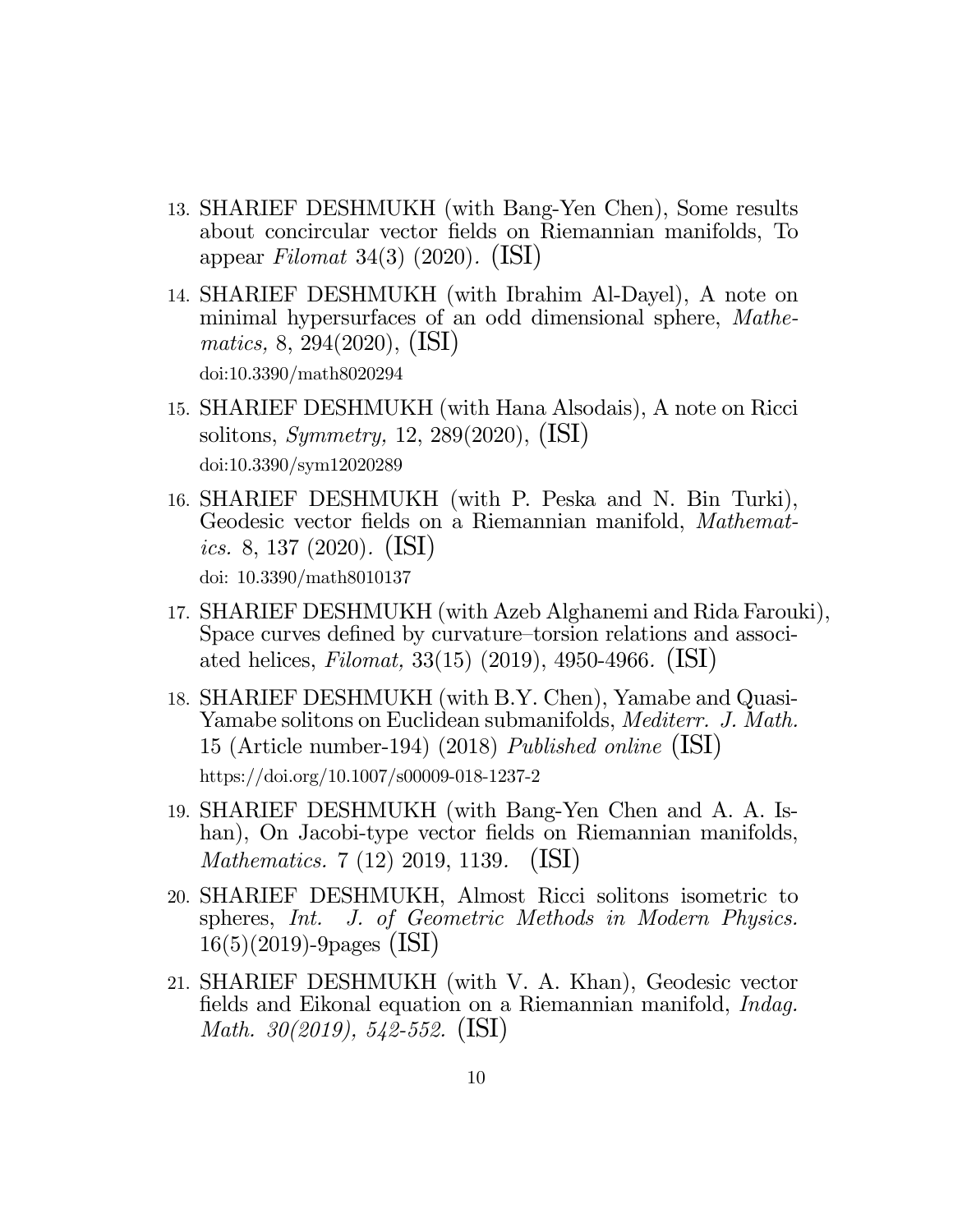- 22. SHARIEF DESHMUKH (with Nasser Bin Turki), A note on  $\varphi$ anlytic conformal vector fields, Analysis Mathematical Physics, 9(2019), 181-195. (ISI)
- 23. SHARIEF DESHMUKH (with Haila Alodan, Bang-Yen Chen and Gabriel Vilcu), On some geometric properties of quasi product production models, J. Math. Anal. Appl. JMAA. 474 (1) (2019), 693-711. (ISI)
- 24. SHARIEF DESHMUKH (with Nasser Bin Turki and Bang-Yen Chen), Conformal Vector Fields and Yamabe Solitons, Int. J. of Geometric Methods in Modern Physics.16(4)(2019)-12pages (ISI)

https://doi.org/10.1142/S0219887819500531

- 25. SHARIEF DESHMUKH (with Hanan Alohali and Haila Alodan), Conformal and Killing Vector Fields on Real Submanifolds of Canonical Complex Space Form  $\mathbb{C}^m$ , Revista de la UMA. 60(2)(2019), 417-430. (ISI)
- 26. SHARIEF DESHMUKH (with B.Y. Chen and A. Al-Ghanemi), Natural mates of Frenet curves in Euclidean 3-space, Turkish Journal of Mathematics 42(2018), 2826-2840. (ISI)
- 27. SHARIEF DESHMUKH (with Ibrahim Al-Dayel ), A note on nearly Sasakian and nearly cosymplectic structures on 5-dimensional spheres, Int. Electronic J. of Geometry,  $11(2)(2018)$ , 76-81.
- 28. SHARIEF DESHMUKH (with B.Y. Chen), Euclidean submanifolds with conformal canonical vector field, Bulletin of the Korean Mathematical Society 55(6)(2018), 1823-1834.  $(LSI)$
- 29. SHARIEF DESHMUKH (with B.Y. Chen), A note on Yamabe solitons, Balkan Journal of Geometry and its Applications,  $23(1)$  (2018), 37-43. (ISI)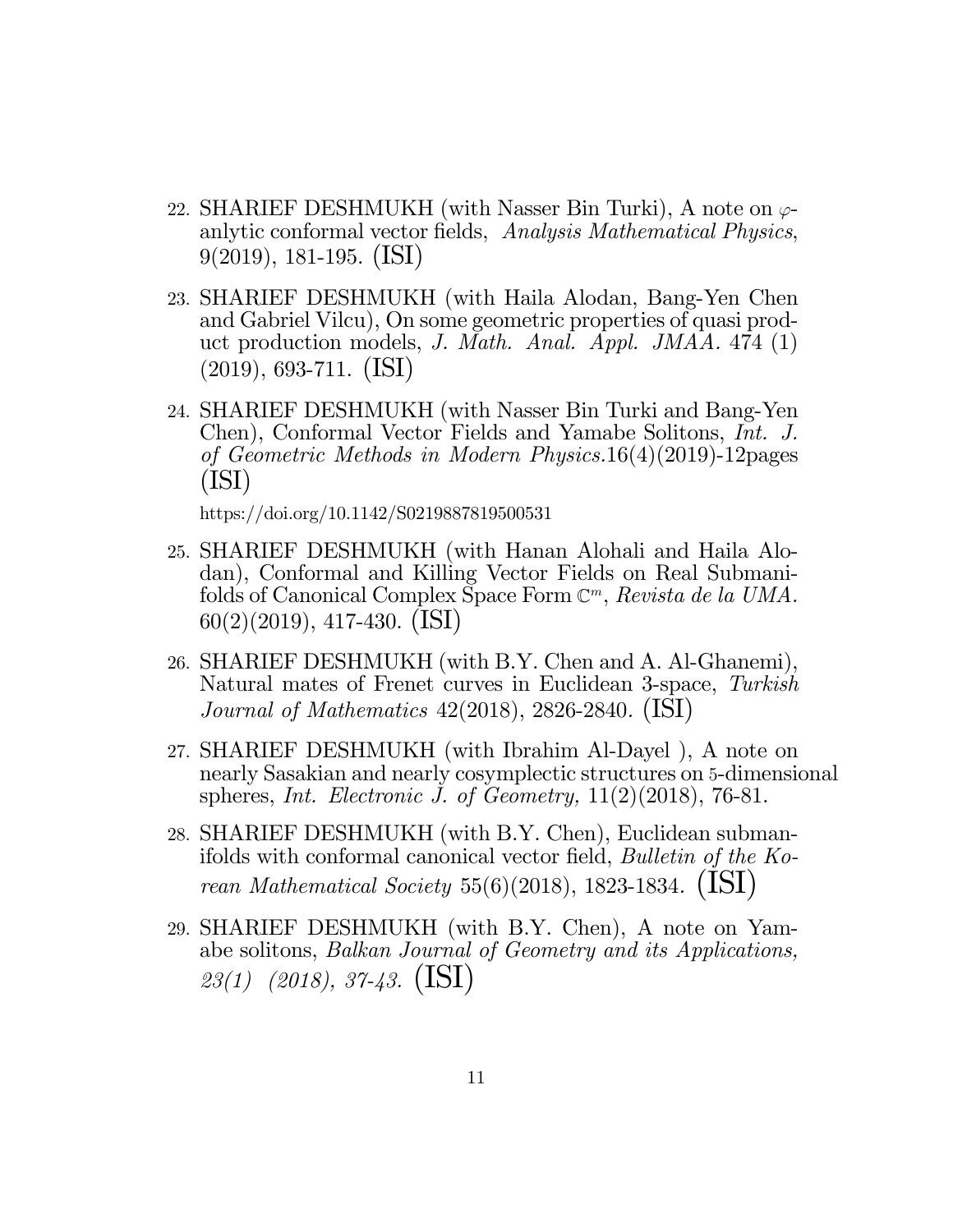- 30. SHARIEF DESHMUKH (with B.Y. Chen and N. Bin Turki), A differential equation for Frenet curves in Euclidean 3-space and its application, Romanian Journal of Mathematics and Computer Science, 8 (2018), 1-6.
- 31. SHARIEF DESHMUKH (with U.C. De and P. Zhao), Ricci semisymmetric almost Kenmotsu manifolds with nullity distributions, FILOMAT, 32 (1) (2018), 179-186.  $(ISI)$
- 32. SHARIEF DESHMUKH (Falleh Alsolamy and B.Y. Chen), Erratum to: Two optimal inequalities for anti-holomorphic submanifolds and their applications, Taiwanese Journal of Mathematics, 22(3)(2018), 615-616. (ISI)
- 33. SHARIEF DESHMUKH (with U.C. De), A note onTran-Sasakian Manifolds, Publicationes Mathematicae Debrecen, 92/1-2 (2018), 159-169. (ISI)
- 34. SHARIEF DESHMUKH (with Ibrahim Al-Dayel and K. Ilarslan), Frenet curves in Eulcidean 4-space, Int. Electronic J. of Geom- $_{etry.}$  10(2)(2017), 56-66 (ESCI)
- 35. SHARIEF DESHMUKH (with B.Y. Chen and Sana Al-Shammari), On rectifying curves in Euclidean 3-space, Turkish Journal of Mathematics, 42(2018), 609-620. (ISI)
- 36. SHARIEF DESHMUKH, Characterizing spheres and Euclidean spaces by conformal vector field, Ann. Mat.Pura Appl. 196  $(2017), 2135-2145.$  (ISI).
- 37. SHARIEF DESHMUKH (with U.C. De, K. Mandal), On Threedimensional \$N(k)\$-Paracontact Metric manifolds and Ricci Solitons, BIMS. 43 (6) (2017), 1571-1583. (ISI).
- 38. SHARIEF DESHMUKH, Geometry of Conformal vector fields, Arab J. Math. Sci. 23(2017), 44-73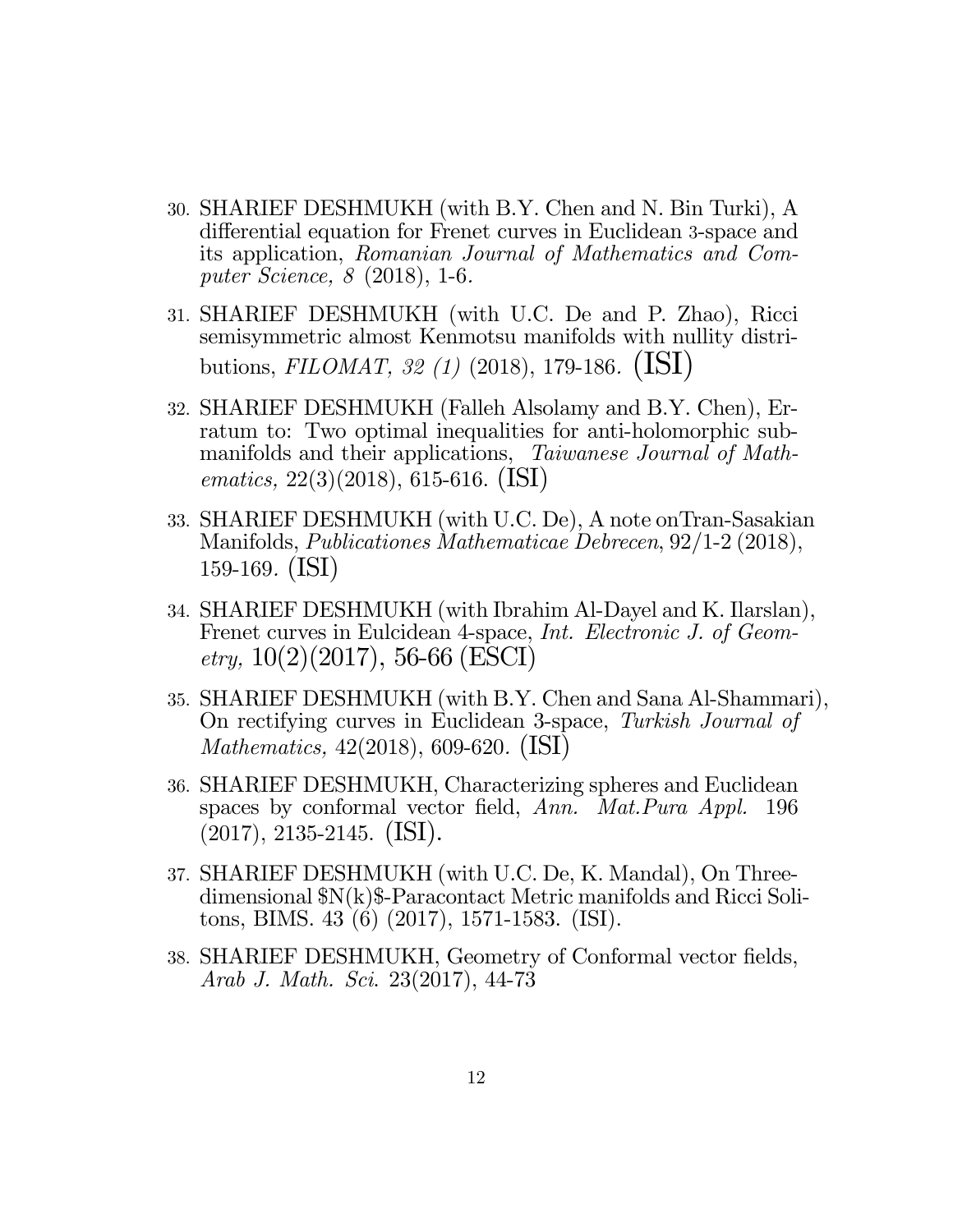- 39. SHARIEF DESHMUKH (with Ibraheem Al-Dayel), Characterizing spheres by immersions in a Euclidean space, Arab J. Math. Sci. 23(2017), 85-93.
- 40. SHARIEF DESHMUKH (with Hanan Alohali and Haila Alodan), Conformal vector fields on submanifolds of a Euclidean space, Publicationes Mathematicae Debrecen, 91/1-2, 217-233(2017). (ISI)
- 41. SHARIEF DESHMUKH (with R. Sharma), On Lagrangian submanifolds of the nearly Kaehler 6-Sphere, Recent Advances in Submanifold Geometry, American Mathematical Society in the collection Contemporary Mathematics, 674(2016), 153-160.
- 42. SHARIEF DESHMUKH (with U.C. De and Falleh Alsolamy), Tran-Sasakian Manifolds homothetic to Sasakian Manifolds, Publicationes Mathematicae Debrecen, 88/3-4 (2016), 439-448. (ISI)
- 43. SHARIEF DESHMUKH, Trans-Sasakian manifolds Manifolds homothetic to Sasakian manifolds, *Mediterr. J. Math.* 13(2016), no5, 2951-2958, DOI 10.1007/s00009-015-0666-4 (ISI)
- 44. SHARIEF DESHMUKH (with Falleh Alsolamy), A note on compact trans-Sasakian manifolds, Mediterr. J. Math. 13(2016),  $no4, 2099-2104, DOI 10.1007/s00009-015-0582-7 (ISI)$
- 45. SHARIEF DESHMUKH, Geometry of 3-dimensional Trans-Sasakian manifolds, Analele Stintifice Ale Universitatii, "Al I Cuza" Din Iasi (S. N.) Matematica, Tomul LXII(2016), 183-192. (ISI)
- 46. SHARIEF DESHMUKH (with Bang-Yen Chen), Ricci solitons and Cuncurrent vector fields, Balkan Journal of Geometry and its Applications, 20 (2015), no. 1,  $14-25$ . (ISI)
- 47. SHARIEF DESHMUKH (with Hana Alsodais and Haila Alodan), Hypersurface of a Euclidean space as Gradient Ricci Soliton, Analele Stintifice Ale Universitatii, "Al I Cuza" Din Iasi (S. N.) Matematica, Tomul LXI(2015), 437-444. (ISI)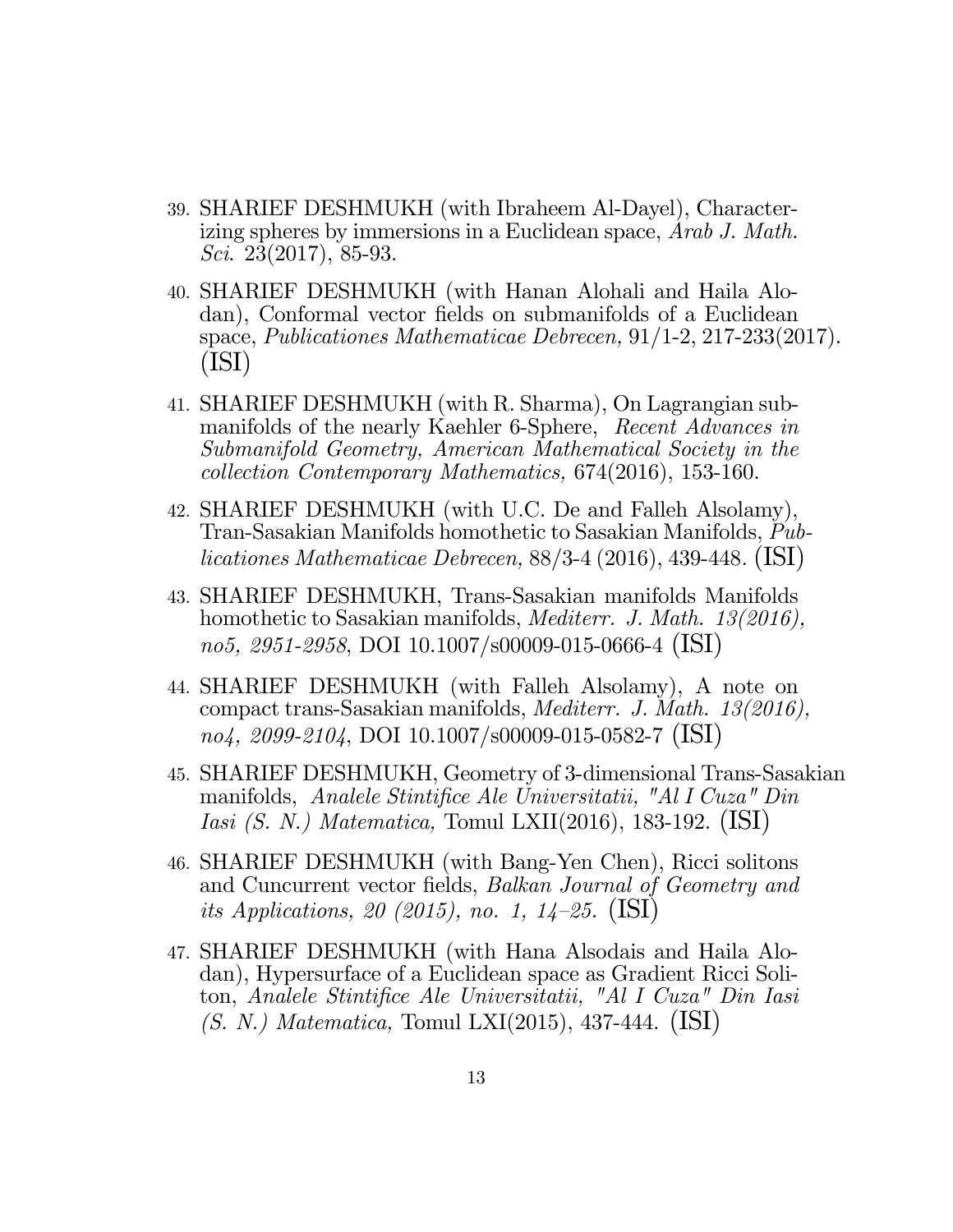- 48. SHARIEF DESHMUKH (with Bang-Yen Chen), Classification of Ricci solitons on Euclidean hypersurfaces, Internat. J. Math. 25 (2014), no. 11, 1450104 (22 pages). (World Scientific Press). (ISI)
- 49. SHARIEF DESHMUKH, A note on hypersurfaces in a sphere, Monatsh Math. 174(3) (2014), 413-426. (ISI)
- 50. SHARIEF DESHMUKH, (with Falleh Alsolamy) A note on conformal vector fields on a Riemannian manifold, Colloquium Mathematicum 136(1) (2014), 65-73. (ISI)
- 51. SHARIEF DESHMUKH (with Bang-Yen Chen), Geometry of compact shrinking Ricci solitons, Balkan Journal of Geometry and its Applications  $19(1)(2014)$ , 13-21. (ISI)
- 52. SHARIEF DESHMUKH (Falleh Alsolamy), Conformal vector fields on a Riemannian manifold, *Balkan Journal of Geometry* and its Applications  $19(2)(2014)$ , 86-93. (ISI)
- 53. SHARIEF DESHMUKH, Real hypersurfaces in nearly Kaehler 6-sphere, *Mediterr. J. Math.* 11 (2014), 789–797 (ISI)
- 54. SHARIEF DESHMUKH (Falleh Alsolamy and B.Y. Chen), Two optimal inequalities for anti-holomorphic submanifolds and their applications, Taiwanese Journal of Mathematics, 28(1)(2014), 199-217. (ISI)
- 55. SHARIEF DESHMUKH (R. Sharma and Falleh Alsolamy), Almost contact Lagrangian submanifolds of nearly Kaehler 6- Sphere, Results in Mathemaics,  $65(2014)$ , 143-153. (ISI)
- 56. SHARIEF DESHMUKH (with Tripathi, M. M.), A note on Trans-Sasakian manifolds, Math. Slovac, 63(6)(2013), 1361- 1370. (ISI)
- 57. SHARIEF DESHMUKH, A note on hypersurfaces of a Euclidean space, *C. R. Math. Acad. Sci. Paris*, 351(2013), 631-634. (ISI)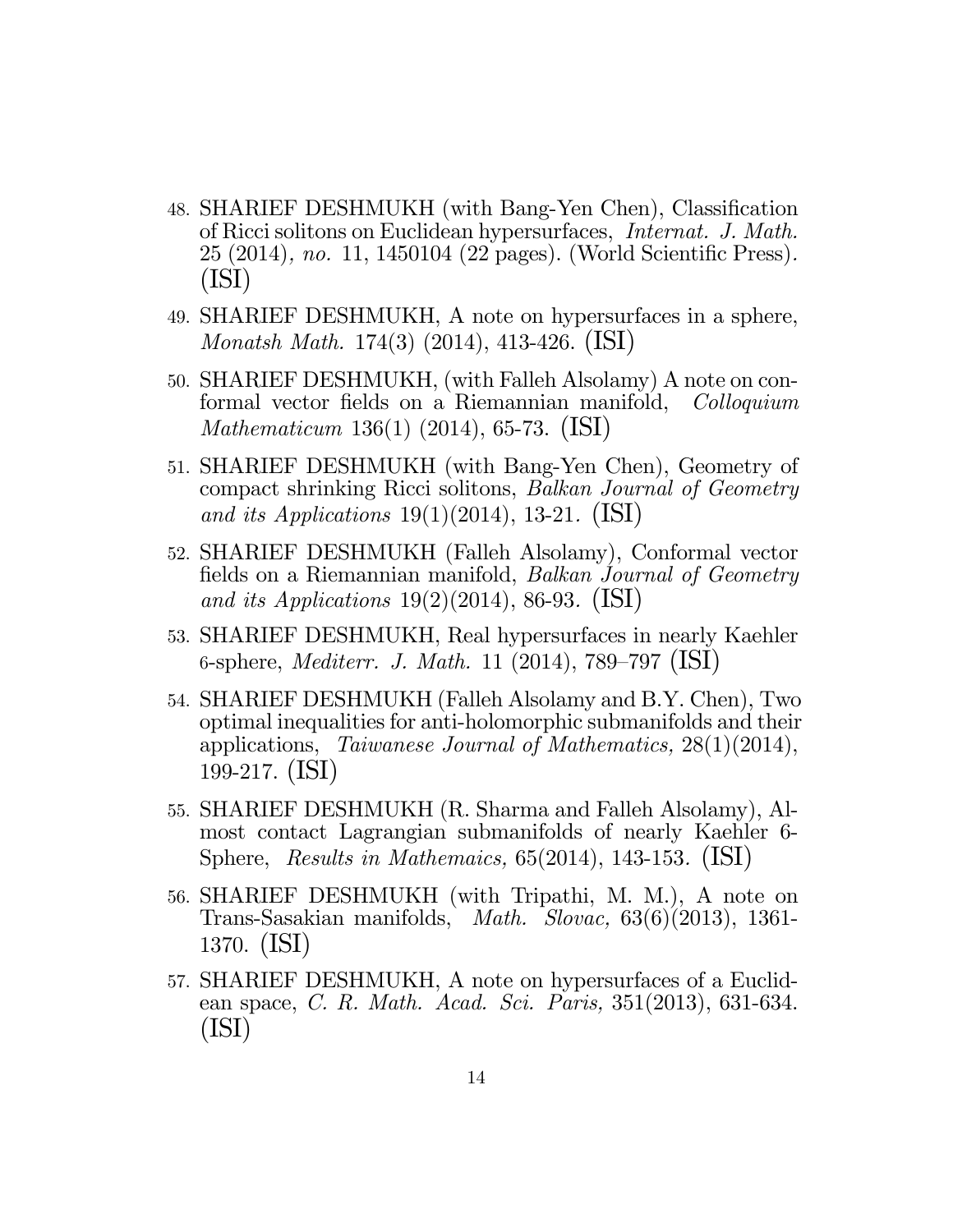- 58. SHARIEF DESHMUKH, Real hypersurfaces in nearly Kaehler 6-sphere, *Bull. Maly. Math. Soc.*  $2(36)$   $(2)(2013)$ ,  $325-331$ . (ISI)
- 59. SHARIEF DESHMUKH (with J.M. Malacarne), Characterizations of Euclidean complex space form, Balkan J. Geom. Appl. 18(2)(2013), 11-19. (ISI)
- 60. SHARIEF DESHMUKH (with Ahsan Z.), A characterization of vacumm, International Journal of Theoretical Physics. 52(7),  $(2013), 3757-3761$  (ISI)
- 61. SHARIEF DESHMUKH, Real hypersurfaces of a complex space form, Proc. Indian Acad. Sci. (Math. Sci.) Vol. 122, No. 4, November 2012, pp.  $629-634$ .(ISI).
- 62. SHARIEF DESHMUKH, A note on compact hypersurfaces in a Euclidean space, C. R. Math. Acad. Sci. Paris.  $350(2012)$ , 971-974. (ISI)
- 63. SHARIEF DESHMUKH, First nonzero eigenvalue of a minimal hypersurface in the unit sphere, Ann. Mat. Pura Appl. 191(2012), 529-537. (ISI)
- 64. SHARIEF DESHMUKH, Real hypersurfaces of a complex space form, *Monatshefte fur Math.*166(2012), 93-106. (ISI)
- 65. SHARIEF DESHMUKH, Conformal vector fields and Eigenvectors of Laplacian operator, Math. Phy. Anal. Geom. 15(2012), 163-172.(ISI)
- 66. SHARIEF DESHMUKH, Jacobi-Type vector Öelds on Ricci soliton, Bull. Math. Soc. Sci. Math. Roumanie Tome 55(103), no1 (2012), 41-50.(ISI)
- 67. SHARIEF DESHMUKH (with Falleh Al-Solamy), Conformal vector fields and conformal transformations on a Riemannian manifold, Balkan J. Geom. Appl. 17(1)(2012), 9-16. (ISI)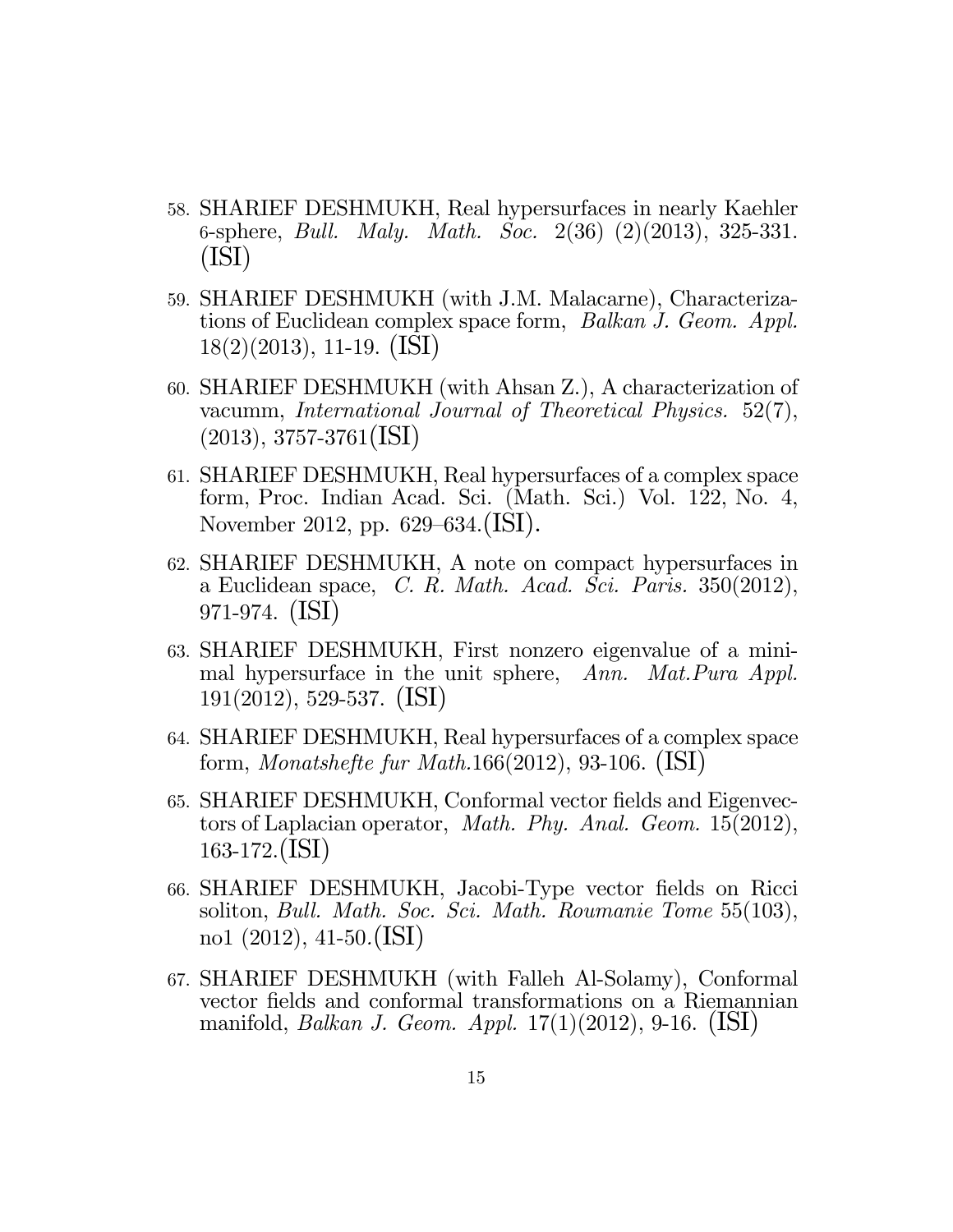- 68. SHARIEF DESHMUKH, Characterizations of Einstein manifolds and Odd-dimensional spheres, J. Geom. Phy. 61(2011), 2058-2063.(ISI)
- 69. SHARIEF DESHMUKH, Real hypersurfaces of a complex space form, *Proc.Math. Sci.*121(2) (2011), 171-179.  $(ISI)$
- 70. SHARIEF DESHMUKH (with Alodan, H. and Alsodais, H.), A note on Ricci soliton, Balkan J. Geom. Appl. 16(1)(2011), 48-55. (ISI)
- 71. SHARIEF DESHMUKH, A harmonic map of space time, Int. J. Th. Phy. 50(6)(2011), 1837-1845. (ISI)
- 72. SHARIEF DESHMUKH, Conformal vector fields on Kaehler manifolds, Ann. Univ. Ferrara, 57(1)(2011), 17-26 (Springer Verlag).
- 73. SHARIEF DESHMUKH (with Suha Al-Shaikh ), Tangent bundle of hypersurface of a Euclidean space, *Beit. Alg. Geo.*52(1)(2011), 29-44 (Spriger Verlag).
- 74. SHARIEF DESHMUKH, Minimal hypersurfaces in nearly Kaehler 6-Sphere, Journal of Geometry and Physics (Elsevier), 60(4)(2010), 623-625. (ISI)
- 75. SHARIEF DESHMUKH, Characterizing spheres by conformal vector field, Ann.Univ. Ferrara,  $56(2010)$ ,  $231-236$ .
- 76. SHARIEF DESHMUKH (with Malacarne J.M.), Compact submanifolds in space forms, J. Geom., 98(2010), 23-31 (Springer Verlag).
- 77. SHARIEF DESHMUKH, Clifford hypersurfaces in a unit Sphere, Acta Mathematica Academiae Paedagogicae Ny 'iregyh' aziensis (AMPAN),26(2010), 91-98.
- 78. SHARIEF DESHMUKH, Compact submanifolds in a Euclidean space, The Open Mathematics Journal,  $3(2010)$ , 1-4.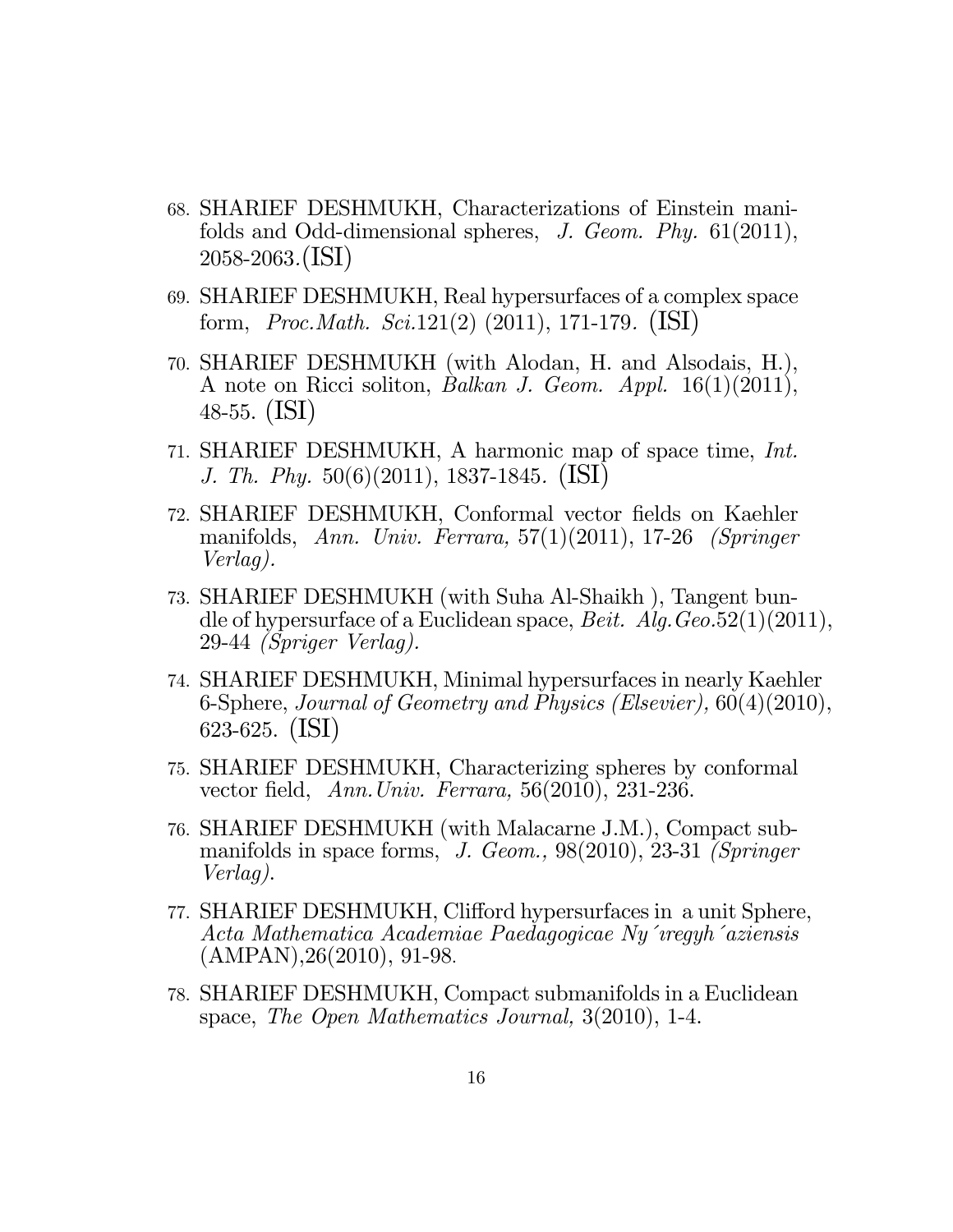- 79. SHARIEF DESHMUKH, Submanifolds of positive Ricci curvature in a Euclidean space, Ann. Mat. Pura Appl. IV. Ser. 187(1)(2008), 59-65. MR#2346008.(ISI)
- 80. SHARIEF DESHMUKH (with Falleh Al-Solamy), Hopf hypersurfaces in nearly Kaehler 6-sphere, *Balkan Journal of Geom*etry and Its Applications, 13(1) (2008), 38-46. MR#2395373. (ISI)
- 81. SHARIEF DESHMUKH, Spectrum of an Einstein-like manifolds, JP Journal of Geometry and Topology, 8(1)(2008), 93- 102.
- 82. SHARIEF DESHMUKH (with SHAHID M.H.), Extrinsic spheres in a Real space form, Bull. Belg. Math. Soc. Simon Stiven  $15(2008)$ , no. 2, 269–275. MR#2424112. (ISI)
- 83. SHARIEF DESHMUKH (with Falleh Al-Solamy), Conformal gradient vector fields on a compact Riemannian manifold, Colloquium Math. 112(1)(2008), 157-161. MR#2373435 (ISI).
- 84. SHARIEF DESHMUKH, Real hypersurfaces in a Euclidean Complex Space form, Quart. J. Math. 58(2007),313-317. MR#2354921. (ISI)
- 85. SHARIEF DESHMUKH (with HAILA ALODAN), Spherical submanifolds in a Euclidean space, *Monatsh. Math.*  $152(1)(2007)$ , 1-11. MR#2336118. (ISI)
- 86. SHARIEF DESHMUKH, A note on Euclidean Spheres, Balkan J. Geom. & Appl.11(2006), no. 2, 44-49. MR#2234538. (ISI)
- 87. SHARIEF DESHMUKH (with HAILA ALODAN and TAHANY SHAMAN), Tangent bundles of hypersurfaces in a Euclidean space,  $AMPAN$  vol. 23(1) (2006), 71-87. MR $#2322903$ .
- 88. SHARIEF DESHMUKH (with AFIFAH AL-EID), Curvature bounds for the spectrum of a compact Riemannian manifold of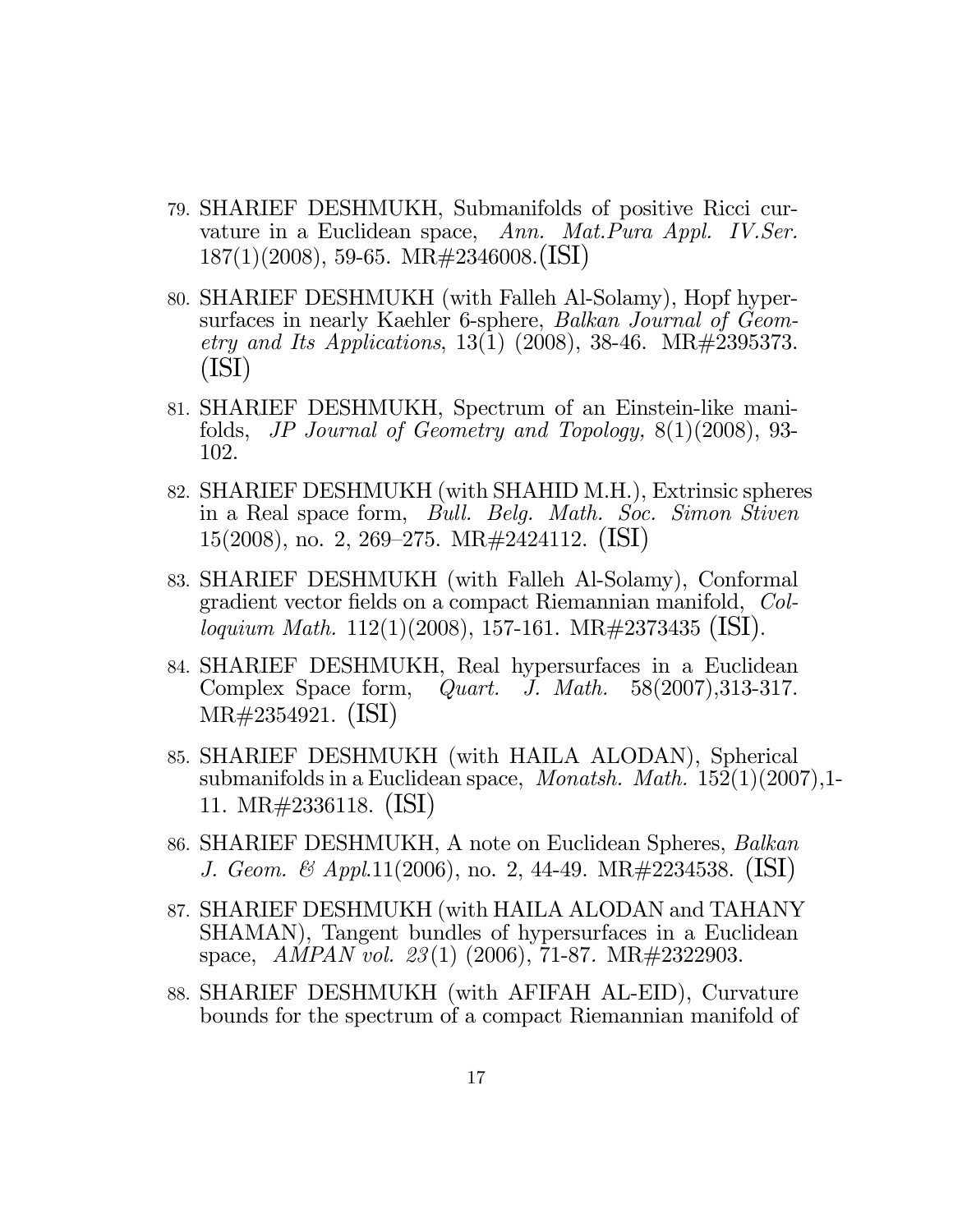constant scalar curvature. J. Geom. Anal. 15 (2005), no. 4, 589–606. MR# 2203164. (ISI)

- 89. SHARIEF DESHMUKH (with HAILA ALODAN), A characterization of spheres in a Euclidean space, New Zealand J. Math. 36 (2007), 93–99. MR#2424991.
- 90. SHARIEF DESHMUKH, A note on spheres in a Euclidean space Publ. Math. Debrecen 64 (2004), no. 1-2, 31-37, MR $#$ 2004m:53054 (ISI)
- 91. SHARIEF DESHMUKH, A characterization of Einstein manifolds. Arab J. Math. Sci. 8 (2002), no. 2, 41–52, MR# 2003m:53067.
- 92. SHARIEF DESHMUKH (with HAILA ALODAN), Spherical submanifolds of a Euclidean space, *Quart. J. Math.* 53 (2002), no. 3, 249–256. MR#1930261. (ISI)
- 93. SHARIEF DESHMUKH (with HAILA ALODAN), Submanifolds with parallel mean curvature vector in a Real space form, Int. Math. J. 2  $(2002)$ , no. 1, 85–100.MR1867149.
- 94. SHARIEF DESHMUKH (with HAILA ALODAN), Compact submanifolds of a Euclidean space, *International Journal of Ap*plied Mathematics,  $5(3)(2001)$ ,  $325-347$ . MR $\#1934756$ .
- 95. SHARIEF DESHMUKH, Yau's problem on Einstein field equation, *Publ. Math. Debrecen*,  $57/1-2(2000)$ ,  $97-104$ . MR $\#1771676$ . (ISI)
- 96. SHARIEF DESHMUKH, Rigidity of compact minimal submanifolds in a sphere, *Pacific J. Math.*193(1)(2000), 31-44. MRW#1748180. (ISI)
- 97. SHARIEF DESHMUKH, Curvature bounds for the spectrum of a compact Einstein-like manifold, Differential Geometry and Applications, Proceedings of Satellite Conference of ICM in Berline, Aug, 10-14, 1998, Brno, Masaryk University in Bruno (Czech Republic) 1999, 47-60. MR#1703177.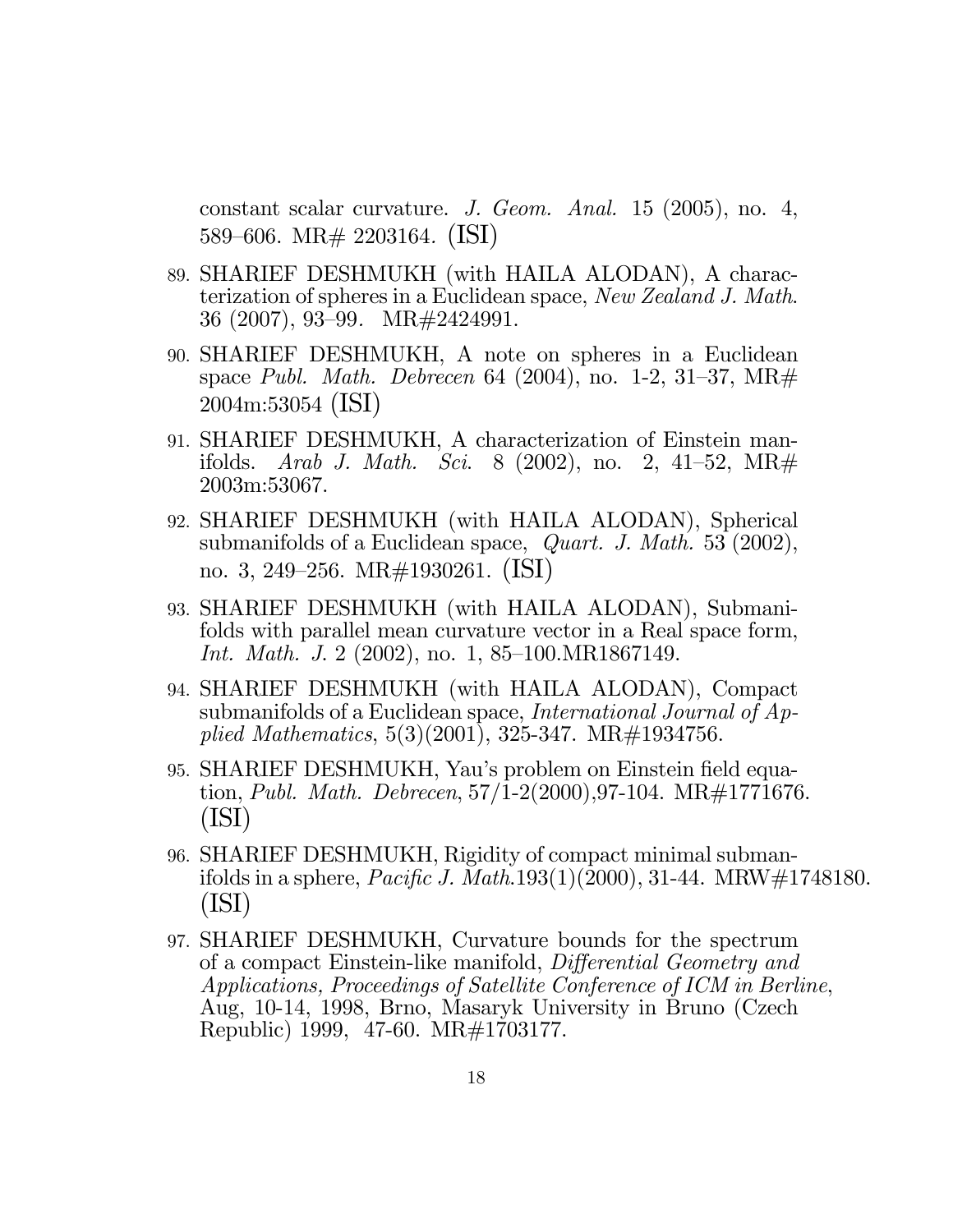- 98. SHARIEF DESHMUKH, Compact hypersurfaces in a Euclidean space, *Quart, J. Math.*  $(2),49$  (1998), 35-41, MR $\#$  99h: 53083. (ISI)
- 99. SHARIEF DESHMUKH, Characterizations of spheres in a Euclidean space, Arab J. Math. Sciences  $4(1)(1998)$ , 29-37. MR $\#1679625$ (2000b:53081)
- 100. SHARIEF DESHMUKH(with A. BEJANCU), On the geometry of curves in Finsler manifolds, Publ. Math. Debrecen 53(3- 4)(1998), 293-307, MR # 99j:53016. (ISI)
- 101. SHARIEF DESHMUKH(with A. BEJANCU), The transversal vector bundle of a lightlike Finsler submanifold, Arab J. Math. Sciences 3(2)(1997), 37-51, MR  $\#$  99g:53069.
- 102. SHARIEF DESHMUKH, Normal curvature of minimal submanifolds in a sphere, Glasgow Math. J. 39(1997), 29-33, MR  $\#$  98a:53091. (ISI)
- 103. SHARIEF DESHMUKH(with A. BEJANCU), Real hypersurfaces of  $\mathbb{CP}^n$  with non-negative Ricci curvature, *Proc. Amer. Math. Soc.* 124(1)(1996), 269-274, MR  $\#$  96d:53056. (ISI)
- 104. SHARIEF DESHMUKH, Hypersurfaces in the Euclidean space  $R^4$ , Arab J. Math. Sciences  $2(1)$  (1996), 55-63, MR  $\#$  97e:53193.
- 105. SHARIEF DESHMUKH, A characterization of spheres in a real space form, *Houston J. Math.*  $21(1)(1995)$ , 83-88, MR  $\#$  53069. (ISI)
- 106. SHARIEF DESHMUKH, Minimal hypersurfaces in a sphere, Far East J. Math. Sci. 3(2)(1995), 199-203, MR  $\#$  97a:53095.
- 107. SHARIEF DESHMUKH(with M.A. AL-GWAIZ), Totally real submanifolds of complex projective space, J. Indian Acad. Math. 17(1995), 111-114, MR  $\neq$  97e:53100.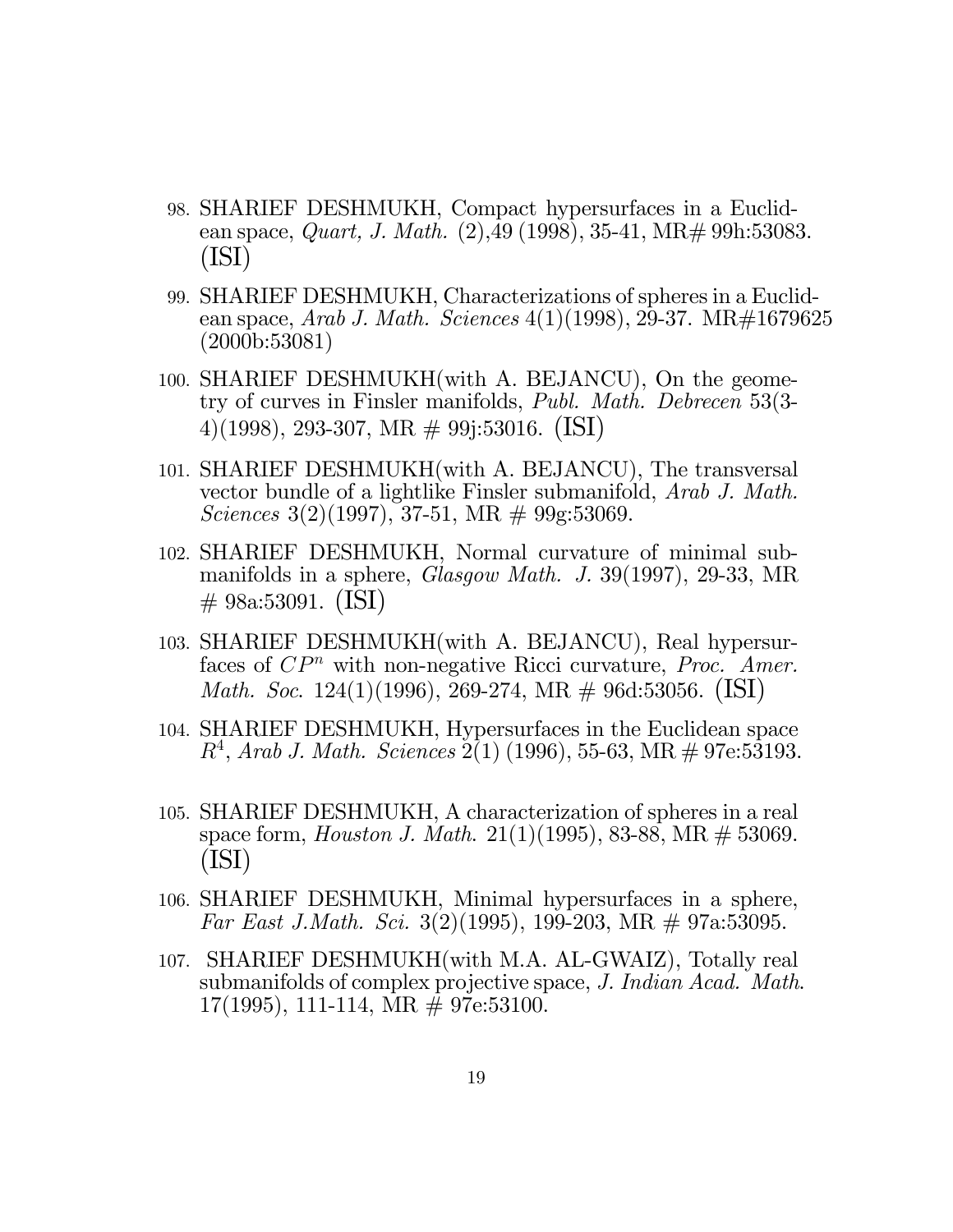- 108. SHARIEF DESHMUKH(with M.A. AL-GWAIZ), Compact hypersurfaces in even dimensional Euclidean space and in the Sphere, *Quart. J. Math.* (2) 45 (1994), 151-157, MR  $\#$  95d:53060. (ISI)
- 109. SHARIEF DESHMUKH(with M.A. AL-GWAIZ and M.S. AB-DALLA), Lie algebraic approach to the coupled-mode oscillator; J. Phys. A: Math. Gen. 27 (1994), 1275-1282, MR  $#$ 95a:81101. (ISI)
- 110. SHARIEF DESHMUKH(with M.A. AL-GWAIZ), Hypersurfaces of a Sasakian manifold, Algebras - Groups and Geometries, 11  $(1994)$ , 63-76, MR  $\#$  95f:53095.
- 111. SHARIEF DESHMUKH(with KAMEL EL-HADI and BAHA EL-DIN), CR-Submanifolds in a 6-dimensional Sphere, PanAmer*ican Math. J.* 4(4) (1994), 85-91, MR  $\#$  96d:53060.
- 112. SHARIEF DESHMUKH, A characterization of 3-spheres, Michigan Math. J. 40(1993), 171-174, MR  $\#$  94c:53068. (ISI)
- 113. SHARIEF DESHMUKH(with M.A. AL-GWAIZ), A sufficient condition for a compact hypersurface in a sphere to be a sphere, Yokohama Math. J. 40 (1993), 105-109, MR # 94d:53082.
- 114. SHARIEF DESHMUKH, An integral formula for compact hypersurfaces in a Euclidean space and its applications, Glasgow *Math. J.* 34(1992), 309- 311, MR  $\#$  93m: 53055. (ISI)
- 115. SHARIEF DESHMUKH, Isometric immersion of a compact Riemannian manifold into a Euclidean space, Bull. Aust. Math. Soc. 46(1992), 177-178, MR  $\#$  93k: 53060. (ISI)
- 116. SHARIEF DESHMUKH, Hypersurfaces of non-negative Ricci curvature in a Euclidean space; J. Geom. 45(1992), 48-50, MR  $# 93m: 53056.$
- 117. SHARIEF DESHMUKH(with IMAN KHALID), Hypersurfaces of a real space form, Bull. Belg. Math. Soc. 44 (1992), 293-298, MR # 95j:53085. (ISI)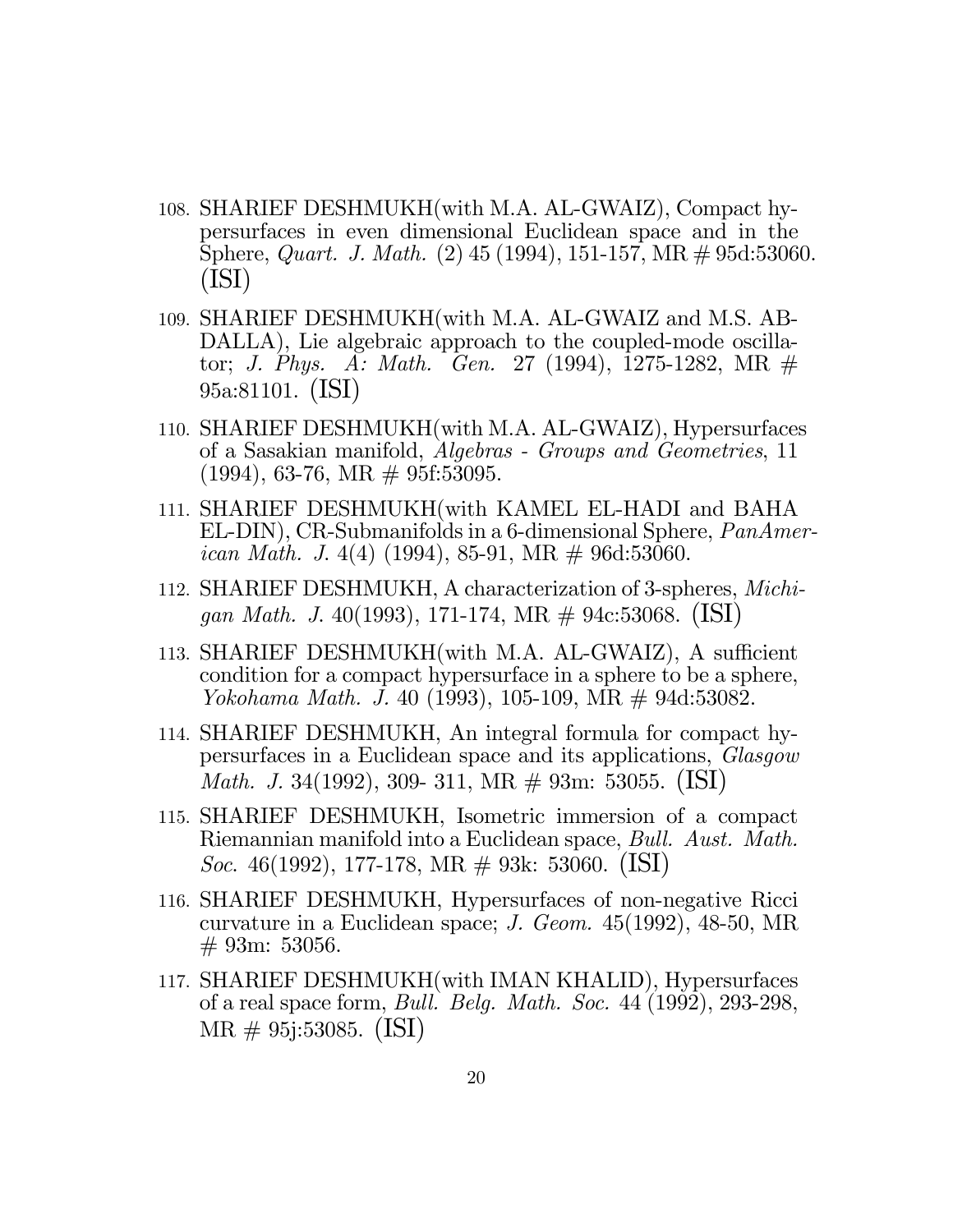- 118. SHARIEF DESHMUKH(with M.A. AL-GWAIZ), Totally umbilical submanifolds of a Sasakian manifold, Newz. J. Math. 22  $(1993), 43-47, MR \# 94h:53068.$
- 119. SHARIEF DESHMUKH(with TAHSIN GHAZAL and HUDA HASHEM), Submersions of CR-submanifolds onto an almost hermitian manifold, *Yokohama J. Math.* 40 (1) (1992), 45-57,  $MR \# 93h:53058.$
- 120. SHARIEF DESHMUKH(with M.A. AL-GWAIZ), Hypersurfaces of the two dimensional complex projective space, Nihonkai Math. J. 3(1992), 1-7, MR  $\#$  93i:53052.
- 121. SHARIEF DESHMUKH(with KAMEL EL HADI), A Sasakian structure on a 3- dimensional totally real submanifold of the nearly Kaehler 6-sphere, *PanAmerican Math. J.* 2(3) (1992), 43-52, MR  $# 93f:53023$ .
- 122. SHARIEF DESHMUKH(with M.A. AL-GWAIZ), Totally real surfaces in  $\mathbb{CP}^2$  with parallel mean curvature vector, Int. J. Math. Math. Sci. 15(3) (1992), 589-592, MR # 93e:53021.
- 123. SHARIEF DESHMUKH, Almost complex surface in the nearly Kaehler  $S^6$ , *Int. J. Math. & Math. Sci.* 15(1) (1992), 107-110, MR # 92k:53056.
- 124. SHARIEF DESHMUKH, Totally real surfaces in  $S^6$ , Tamkang J. Math. 23(1) (1992), 11-14, MR  $\#$  93b:53045.
- 125. SHARIEF DESHMUKH, Totally real submanifolds in a 6-sphere, *Mich. Math. J.* 38(1991), 349-353, MR  $\#$  92f:53059. (ISI)
- 126. SHARIEF DESHMUKH, A note concerning submanifolds with parallel second fundamental form, Tensor N.S. 50(1991), 186- 188, MR  $# 93f:53019$ .
- 127. SHARIEF DESHMUKH, A characterization of spheres in  $R<sup>4</sup>$ , J. of Geom. 42(1991), 93-99., MR # 92i, 53007.
- 128. SHARIEF DESHMUKH, Contact metric hypersurfaces of  $C^2$ , Geom. Dedi. 38(1991), 117-120, MR # 92b:53038. (ISI)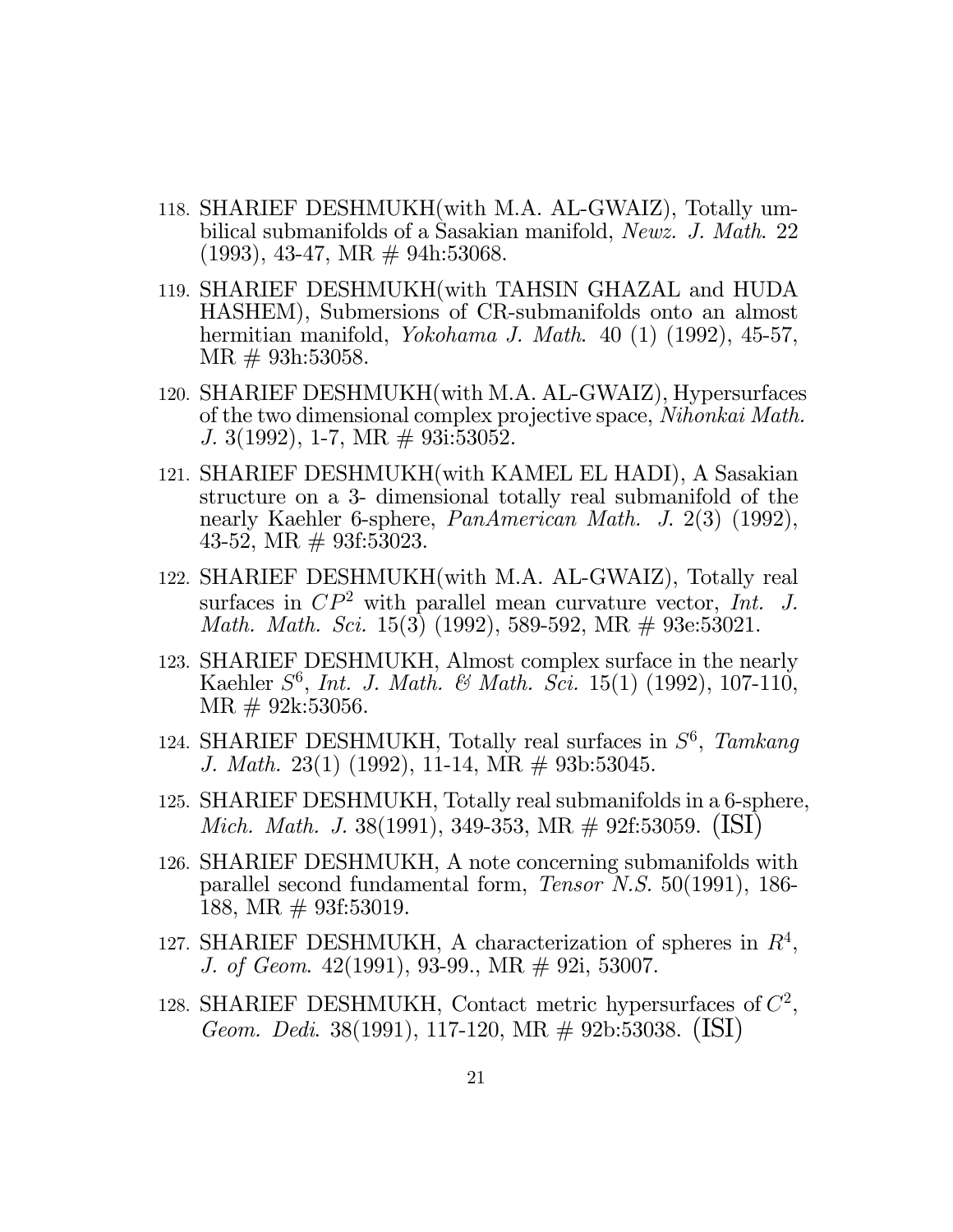- 129. SHARIEF DESHMUKH, Geometry of compact 3-manifolds, Tensor, N.S. 50(1991), 47-50, MR  $\#$  93d:53035.
- 130. SHARIEF DESHMUKH(with TAHSIN GHAZAL), 3-dimensional minimal submanifolds of a sphere, Soochow J. Math. 9(1991), 159-162, MR  $# 93g:53086$ .
- 131. SHARIEF DESHMUKH (with M.A. AL-GWAIZ), Compact Riemannian manifolds of constant scalar curvature, Geom. Dedi. 40(1991), 23-27, MR # 92g:53036. (ISI)
- 132. SHARIEF DESHMUKH(with TAHSIN GHAZAL), Submanifolds with parallel mean curvature vector in a Euclidean space, Int. J. Math. & Math. Sci. 14(1991), 533-536, MR  $\#$  92 d:53050.
- 133. SHARIEF DESHMUKH(with KAMEL EL-HADI), On totally real three dimensional submanifolds of  $S^6$ , J. Indian Acad. Math. 13(1991), 27-31, MR # 92f:53061.
- 134. SHARIEF DESHMUKH, A note on hypersurfaces in a Euclidean space, Geom. Dedi. 34(1990), 101-103, MR # 92a:53002. (ISI)
- 135. SHARIEF DESHMUKH, Mixed foliate CR-submanifolds of a Kaehler manifold, Math. Chron. 19(1990), 23-25., MR # 93c:53041.
- 136. SHARIEF DESHMUKH, Totally real submanifolds of  $S^6$ , Nihonkai Math. J. 1(1990), 193-201, MR  $\#$  92e:53092.
- 137. SHARIEF DESHMUKH, Complete hypersurfaces in a Euclidean space, *Tensor*, *N.S.* 49(1990), 310-313, MR  $\#$  92h:53066.
- 138. SHARIEF DESHMUKH(with M.A. AL-GWAIZ), CR-submanifolds of two dimensional complex projective space, Tamkang J. Math. 21(1990), 171-175, MR # 91i:53060.
- 139. SHARIEF DESHMUKH(with TAHSIN GHAZAL), CR-submanifolds of a 6-dimensional sphere, Math. Chron. 18(1989), 31-35, MR  $# 91e:53054.$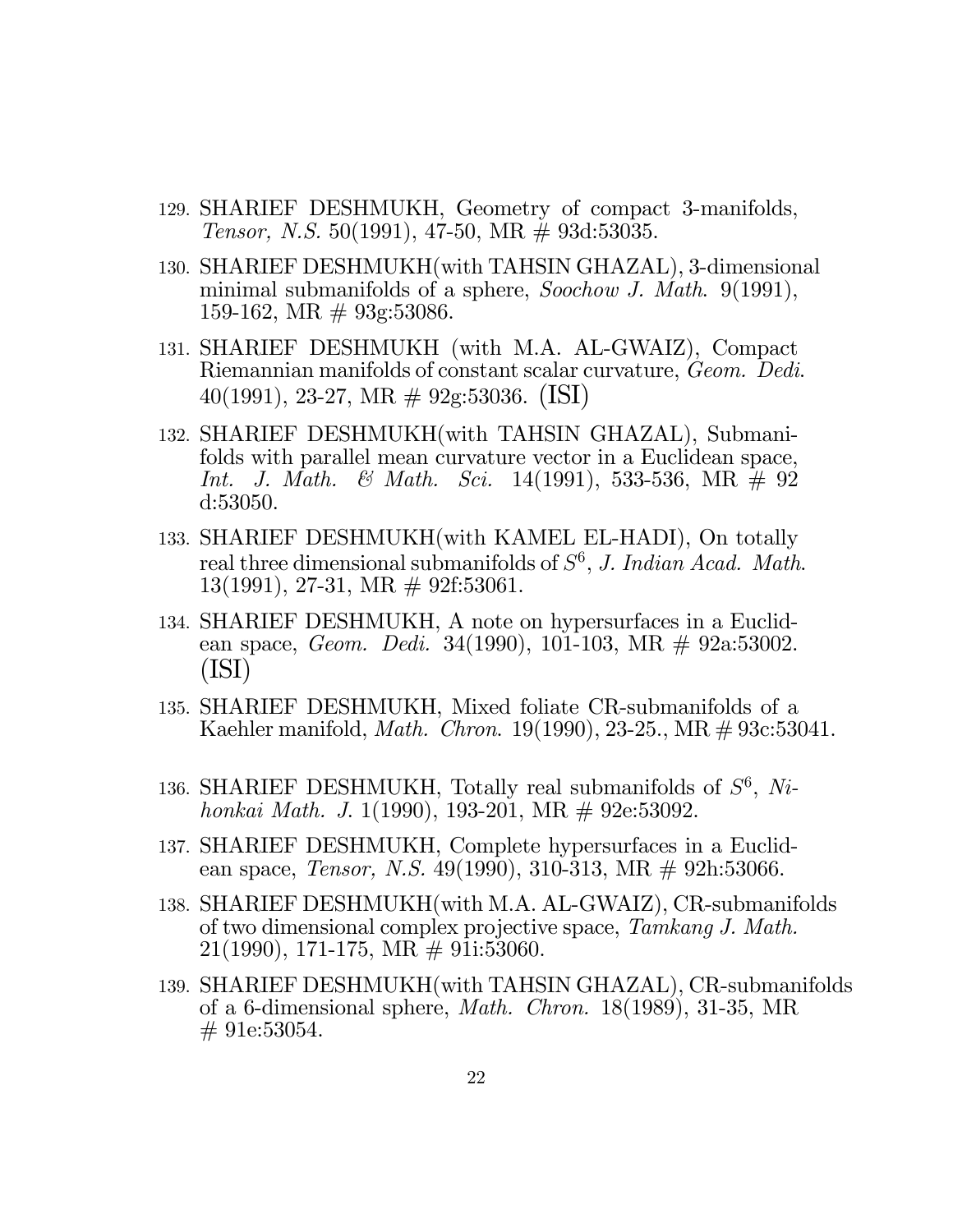- 140. SHARIEF DESHMUKH(with M. HASAN SHAHID), Nucleus of nearly Kaehler manifolds, J. Kuw. Univ. 16(1989), 7-12, MR  $\#$  90f:53064. (ISI)
- 141. SHARIEF DESHMUKH, Reduction in codimension of mixed foliate CR-submanifolds of a Kaehler manifold, Kodai Math. J. 11(1988), 155-158, MR # 89f:53076 (ISI)
- 142. SHARIEF DESHMUKH, On totally umbilical CR-submanifolds of a Kaehler manifold, Bull. Math. Soc. Sci. Math R.S. Roumanie N.S. 32(80) no. 2 (1988), 121-124, MR # 90a:53063. (ISI)
- 143. SHARIEF DESHMUKH(with SHAHID ALI and S.I. HUSAIN), Submersions of CR-submanifolds of a Kaehler manifold, *Ind.* J. Pure Appl. Math. 19(1988), 1185-1205, MR # 89m:53094. (ISI)
- 144. SHARIEF DESHMUKH, Cohomology of CR-submanifolds of a nearly Kaehler manifold, *Math. Chron.* 16(1987), 47-52, MR  $#89g:53076.$
- 145. SHARIEF DESHMUKH, Submanifolds of a nearly Kaehler manifold, *Math. Chron.* 16(1987), 53-55, MR  $\#$  89g:53056.
- 146. SHARIEF DESHMUKH(with S.I. HUSAIN), CR-submanifolds of a nearly Kaehler manifold, Ind. J. Pure Appl. Math. 18(1987), 979-990, MR # 88m:53098. (ISI)
- 147. SHARIEF DESHMUKH(with S.I. HUSAIN), Totally umbilical CR submanifolds of a Kaehler manifold, Kodai Math. J. 9(1986), 425-429, MR  $\#$  88a:53050. (ISI)
- 148. SHARIEF DESHMUKH(with M. HASAN SHAHID and SHAHID ALI), CR- submanifolds of a nearly Kaehler manifold-II, Tamkang J. Math. 17(1986), 17-27, MR # 88g:53056.
- 149. SHARIEF DESHMUKH(with A. SHARAFUDDIN and S.I. HU-SAIN), Invariant and noninvariant hypersurfaces of almost paracontact manifolds, Alig. Bull. Math.11 (1986), 31-40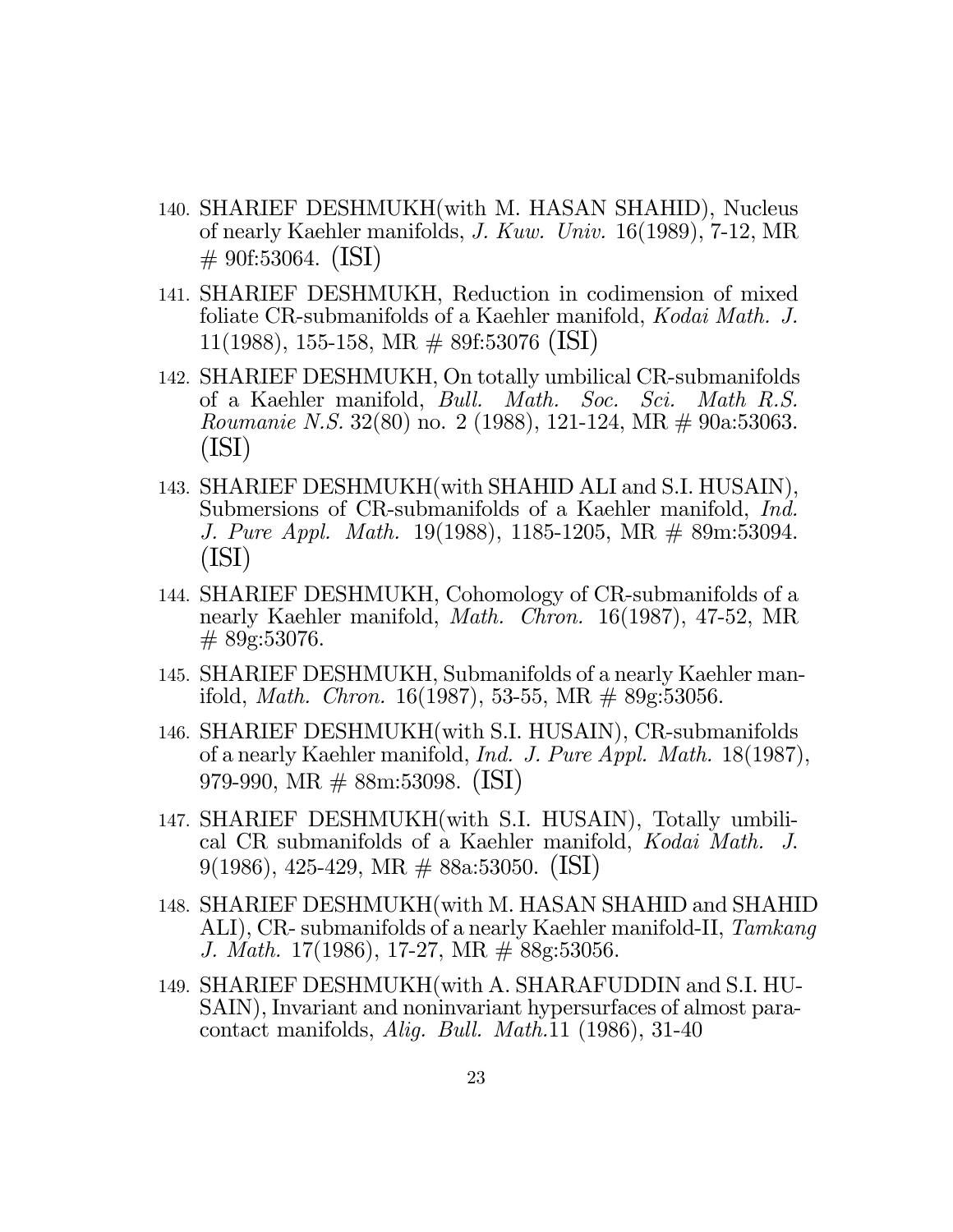- 150. SHARIEF DESHMUKH(with MUMTAZ A. KHAN), On a structure defined by a tensor field F of type  $(1,1)$  satisfying  $F^2 = 0$ , Tamkang Math. J. 12(1981), 183-191, MR  $\#$  84f:53027.
- 151. SHARIEF DESHMUKH(with A. SHARAFUDDIN and S.I. HU-SAIN), Para-Sasakian manifolds, Ind. J. Pure Appl. Math. 11(1980), 845-853, MR  $\#$  82g:53052. (ISI)
- 152. SHARIEF DESHMUKH(with A. SHARAFUDDIN and S.I. HU-SAIN), Para-Sasakian manifolds-II, Alig. Bull. Math. 9/10  $(1979-1980), 15-20, MR \# 84m: 53056.$
- 153. SHARIEF DESHMUKH(with GHAFFAR FARZADI),  $(\phi, \xi, \eta)$ -connections in an almost paracontact manifold, Kyungpook *Math J.* 20(1980), 53-58, MR  $\#$  81J:53040.
- 154. SHARIEF DESHMUKH(with A. SHARAFUDDIN and S.I. HU-SAIN), Hypersurfaces of almost product manifolds, Tamkang J. *Math.* 10(1979), 169-181, MR  $\#$  82g:53057.
- 155. SHARIEF DESHMUKH(with A. GHAFFAR KHAN), Almost paracontact 3-structures on a differentiable manifold, Ind. J. Pure Appl. Math. 101 (1979), 442-448, MR  $\#$  80c:53037. (ISI)
- 156. SHARIEF DESHMUKH(with A. SHARAFUDDIN),Totally umbilical submanifolds of a real space form. Dedicated to the memory of Professor S. Izhar Husain. Aligarh Bull. Math. 20  $(2001)$ , no. 1, 107–114.
- 157. SHARIEF DESHMUKH (with Falleh Al-Solamy), Hypersurfaces of a Real space form. Int. J. Pure and Appl. Math.  $35(2007)$ , no. 4, 507–514. MR#2354524.
- 158. SHARIEF DESHMUKH (with Falleh Al-Solamy), A note on minimal hypersurfaces of the unit sphere. Int. J. Pure Appl. *Math.* 39 (2007), no. 1, 69–73. MR $\#2354524$ .
- 159. SHARIEF DESHMUKH,.Eigenvalues of the Laplace operator on compact Riemannian manifolds. Arab J. Math. Sci. 13  $(2007), 39–65. \text{ MR} \# 2416188$